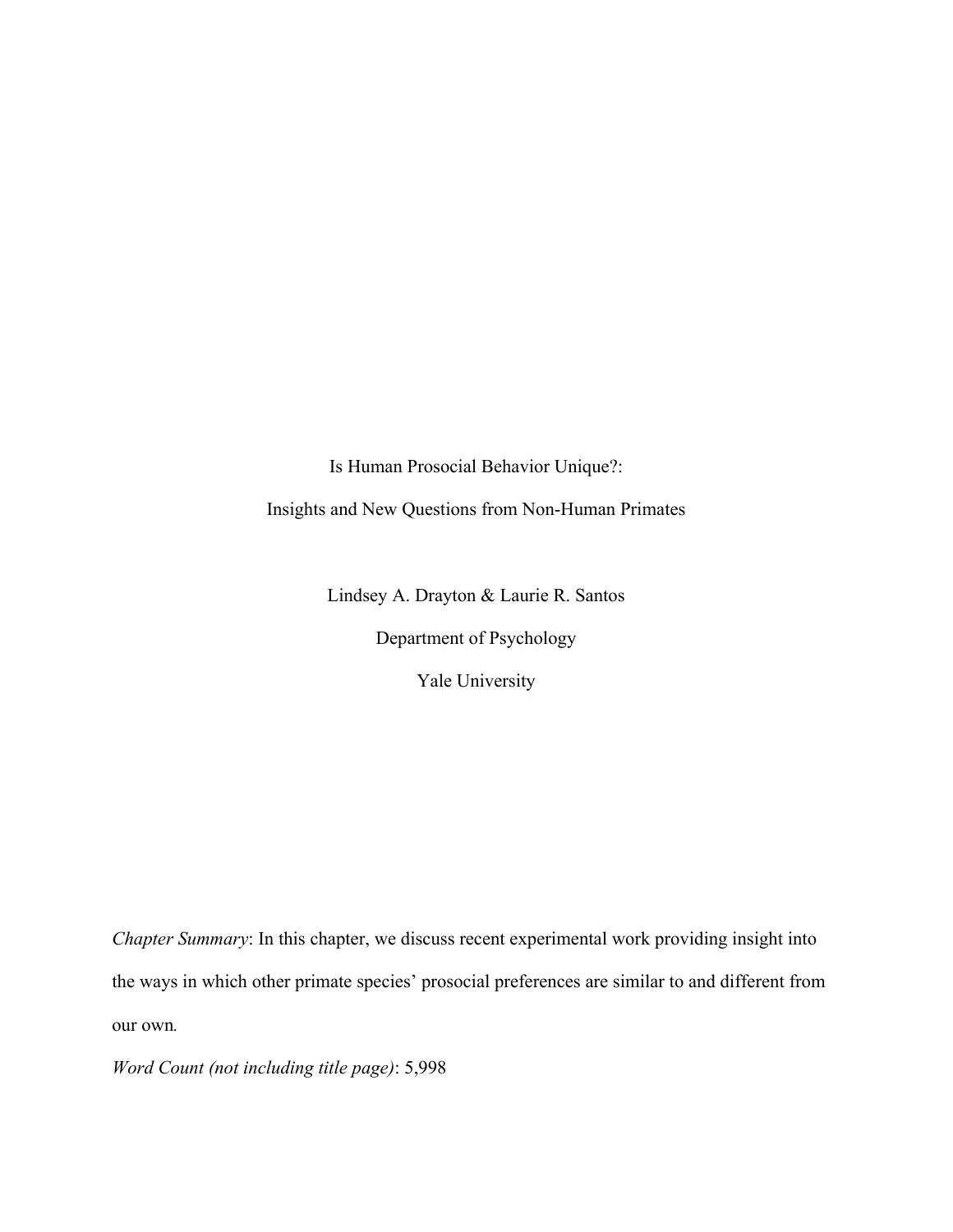### Abstract

Recent positive neuroscience research suggests that brain regions associated with rewarding outcomes are activated not only when rewarding events happen to us, but also when rewarding events happen to other people. Intriguingly, some of the neural areas implicated in the representation of these vicarious rewards are shared with a variety of other mammalian species, raising questions about the evolutionary origins of human prosociality. In this chapter, we discuss the recent experimental work we've conducted as part of our Positive Neuroscience project exploring whether our closest living relatives — the non-human primates — also show human-like patterns of prosocial preferences. We first provide an overview of work by a number of different primate research teams showing that other primate species do behave prosocially in some contexts. For instance, primates will help other individuals achieve their goals in some simple situations and will opt for outcomes that provide food rewards to a partner as well as to themselves. However, our project's studies and those of other research teams have demonstrated that these prosocial preferences seem to be relatively fragile compared to the more robust prosocial preferences observed in humans. Additionally, experimental work has shown that some prosocial motivations may be uniquely human. Specifically, there is no good evidence that other primates engage in third party punishment or that they are averse to cases of advantageous inequity. We conclude by suggesting that future neuroscientific work should look more critically at how and why primates may fail take into account others' preferences in these situations. **Keywords**: non-human primates, other-regarding preferences, prosociality, inequity aversion, third party punishment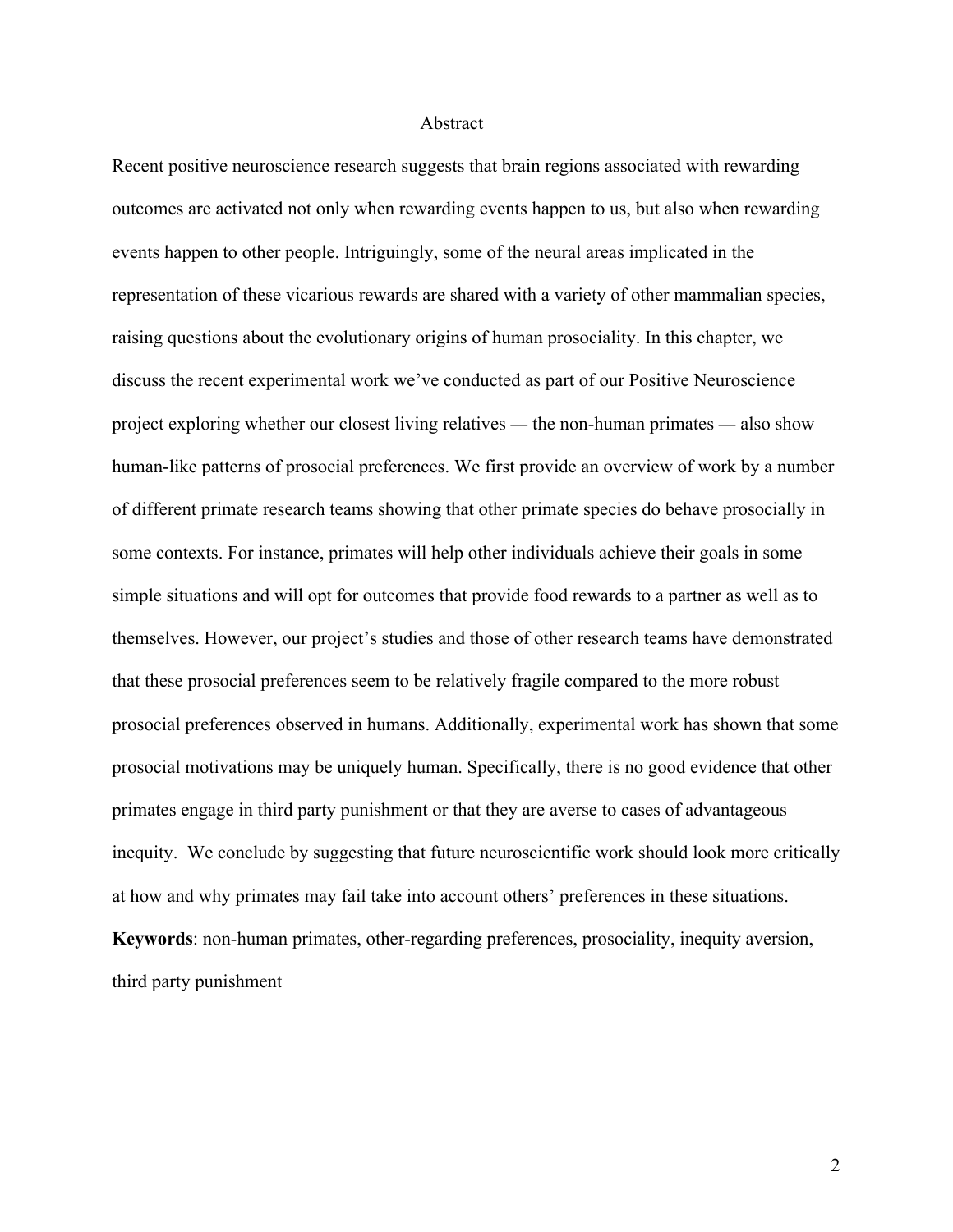For centuries, thinkers from a number of disciplines have assumed that human psychology is— at its core— deeply selfish. Economists using models of utility maximization and rational choice have long assumed that people are inherently self-interested and thus should spend most of their time maximizing their own personal wealth and resources. Evolutionary biologists have long held a similar assumption, presuming that humans and other organisms are built to maximize their own selfish reproductive needs. Under this view, human psychology should be largely concerned with accumulating goods associated with survival and reproduction. Although the idea that human beings are deeply self-interested fits squarely with both economic and biological theory, this assumption contradicts most people's experience with actual human interactions. Indeed, across all cultures, people are shockingly *less* self-interested than economic and evolutionary models seem to assume. People regularly behave in ways that systematically violate their own self-interest. Many of these deviations from self-interest involve cases in which people forego a personal payoff in order to do nice things for others. From pausing to hold the elevator for a stranger to donating money to help disaster victims, we humans engage in a number of behaviors that reduce our own welfare in order to benefit others. Such widespread prosocial acts have lead social scientists to argue that humans possess what have come to be known as *other-regarding preferences*, namely preferences for maximizing other people's welfare in addition to our own.

Why do people prefer to sacrifice their own wealth and time in order to benefit others' welfare? Recent research in the field of positive psychology suggests a provocative yet remarkably intuitive answer: *we're nice to others because it feels good*. A growing body of empirical evidence suggests that prosocial actions are intrinsically rewarding (Andreoni, 1990; Lyubomirsky, King, and Diener, 2005; Seligman, 2002). People feel a sense of satisfaction when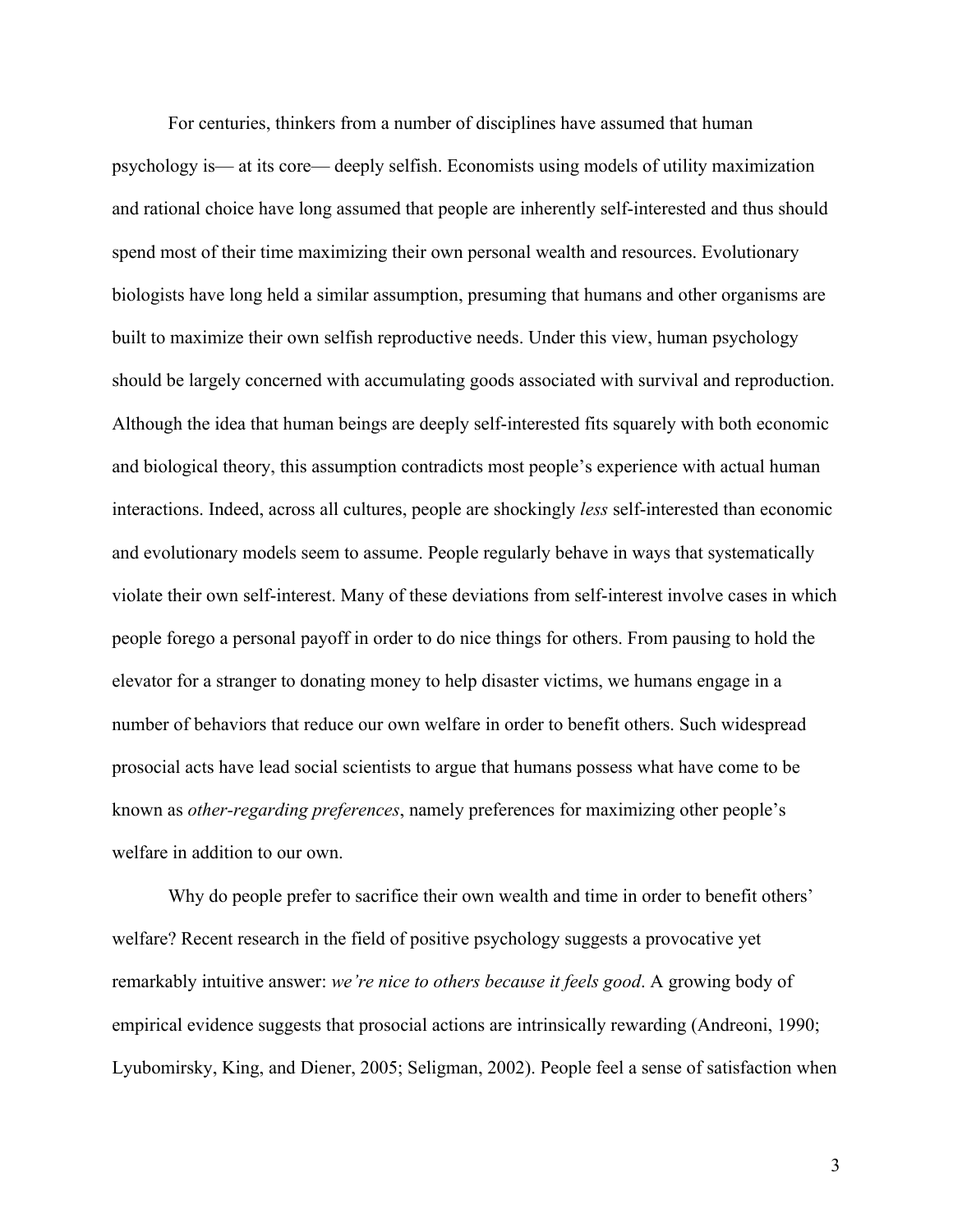others experience positive outcomes (Singer and Fehr, 2005) and report more positive wellbeing after engaging in prosocial actions such as giving to charity or volunteering (e.g., Thoits and Hewitt, 2001). Indeed, recent empirical work suggests that spending money on others increases one's personal wellbeing more than spending money on oneself does (Dunn, Aknin, and Norton, 2008). Taken together, this work suggests that we humans may prefer taking costs to make others feel good because doing so has the counterintuitive effect of making us feel good too.

In the last few years, research in the field of positive neuroscience has gained better insight into why being nice to others feels so good— actions that benefit others seem to recruit some of the same neural systems as actions that benefit the self (Fehr and Camerer, 2007; Zaki and Mitchell, this volume). In a landmark paper, Moll et al. (2006) observed that making charitable monetary donations seemed to activate mesolimbic reward systems, the same regions that are activated when people experience selfishly rewarding events like winning money (Knutson, Adams, Fong, and Hommer, 2001; O'Doherty, Kringelbach, Rolls, Hornak, and Andrews, 2001) or eating delicious food (O'Doherty, Deichmann, Critchley, and Dolan, 2002; for similar results see Harbaugh, Mayr, and Burghart, 2007; Zaki and Mitchell, 2011). Similarly, work in positive neuroscience has revealed that when paying a cost to punish norm violators, participants recruit neural areas associated with anticipated monetary rewards, even though the participants' own money is being lost rather than gained (de Quervain et al., 2004). Finally, Tabibnia, Satpute, and Lieberman (2008) observed that reward regions responded more to gaining a monetary payoff when that payoff represented a fair share of an allotment than when it represented an unfair offer. In this way, our tendency to prefer prosocial behaviors to purely selfish behaviors may be mediated by the neural regions that represent reward contingencies. Specifically, these regions may respond more strongly when we engage in acts that help others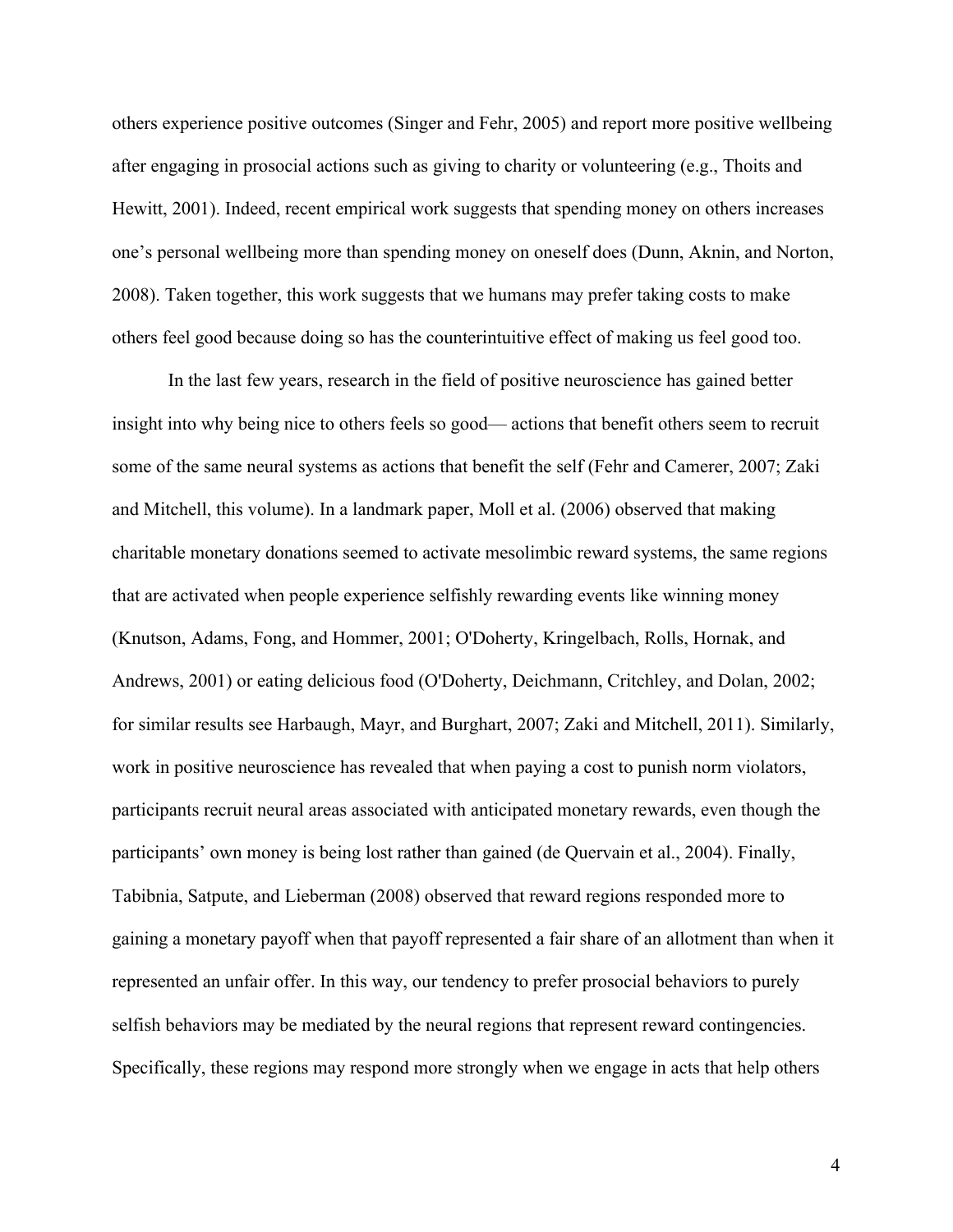compared to those that help only ourselves. Furthermore, these positive neuroscience studies suggest that this preference is rooted in some pretty basic neurocircuitry— the neural regions that represent reward contingencies across a variety of mammalian species. Our ancient mammalian reward systems may thus be wired to respond when rewarding events happen to others (see also Chang, Winecoff, and Platt, 2011).

## *1. The Evolutionary Origins of Social Preferences?*

The fact that human prosocial preferences are encoded in reward circuitry that's evolutionarily ancient raises an important question about the evolution of these preferences: if human other-regarding preferences rely on relatively evolutionarily ancient neural circuitry, then is it possible that similar social preferences exist in our distant evolutionary relatives as well? Are humans the only species that cares about others' rewards? Or do our close evolutionary relatives— the extant non-human primates (hereafter, just primates)— show similar otherregarding preferences?

Our goal in this chapter is to explore these questions about the evolutionary origins of human prosociality. Specifically, we will review what primate researchers have learned in the last decade about the other-regarding preferences of our closest living relatives. Just as social scientists have developed empirical techniques for tapping into human social preferences, so too have primate researchers established empirical methods for testing such preferences in other primate species. Although these empirical tasks have given primate cognition researchers new insights into primates' tendencies to help and donate resources to others, they have also given rise to some controversy about what— if any— other regarding tendencies primates actually possess (see reviews in de Waal, 2008; Silk and House, 2012; Warneken and Tomasello, 2009).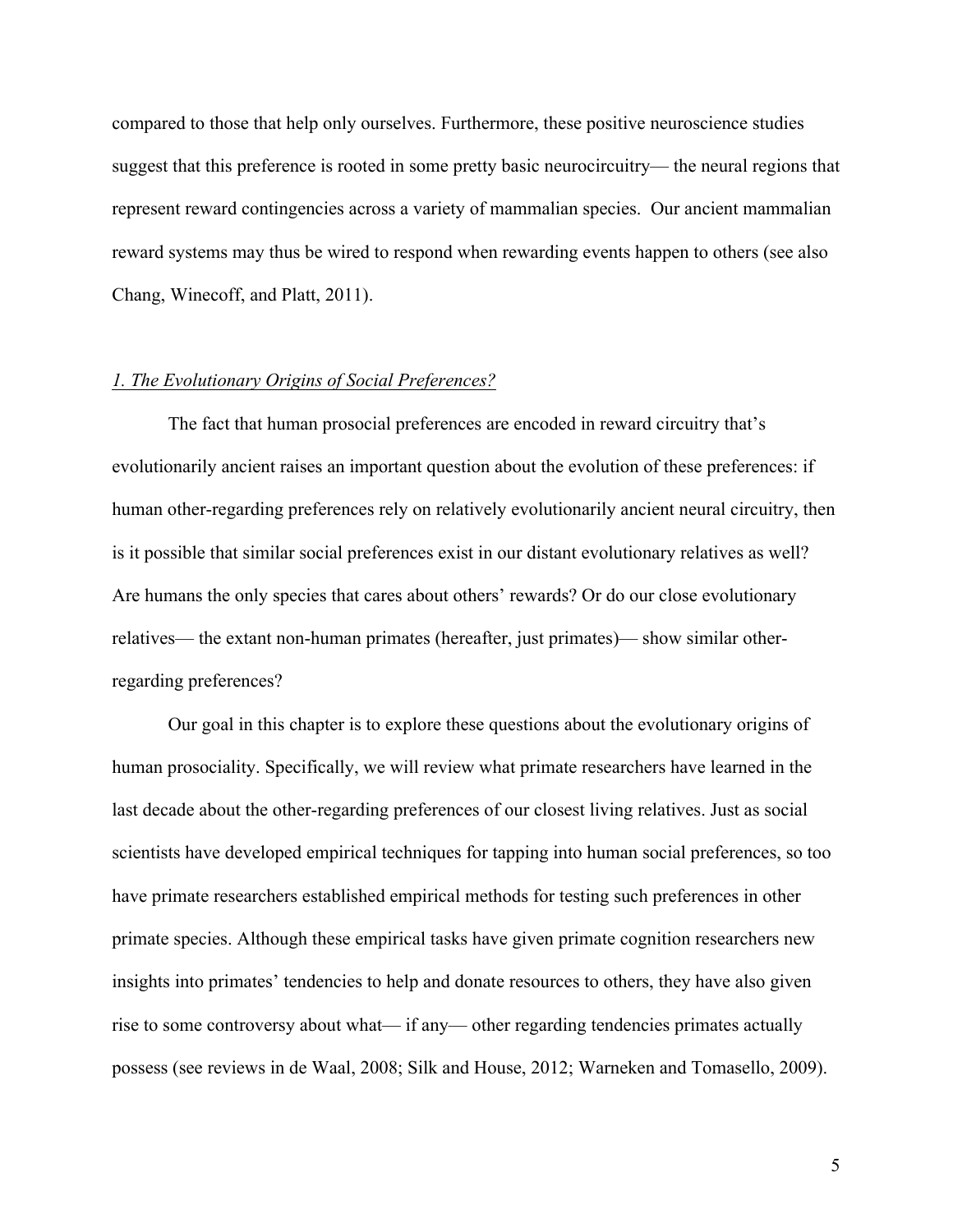Here, we review primates' performance in these experimental tasks, pointing out areas where there are still open questions in the field. After reviewing this new body of work on primates' prosocial preferences, we will argue that results from our own positive neuroscience project as well as results from other labs have demonstrated two clear cases where primates' social preferences may differ markedly from those of our own species. We'll then discuss what these two differences mean for future studies investigating the neural mechanisms underlying human social behavior.

## *2. Exploring the Nature of Primate Social Preferences*

Human prosociality is undoubtedly unique in many respects— no other species runs marathons to raise money for charities, engages in formal pedagogical instruction, and works to preserve the environment for strangers in future generations. Nevertheless, despite obvious differences, it is clear that primates naturally act in ways that benefit others in some contexts (see review in de Waal, 2008). One often-cited naturalistic example of primates' concern for others occurs in the aftermath of aggression. Primates from a variety of species will perform friendly behaviors towards another individual who was just part of a conflict (Aureli, Cords, and van Schaik, 2002). In one of the first studies of these post-aggression behaviors, de Waal and van Roosmalen (1979) observed that chimpanzees who had recently engaged in a fight would increase social contact with one another after the altercation, often grooming, embracing, or kissing each other shortly thereafter. This type of post-conflict reunion, referred to as reconciliation, has now been documented in many different primate species (for a review see Aureli et al., 2002). Some primates, specifically great apes, also engage in third party consolation, in which individuals who were merely bystanders to the original aggressive situation seek out victims in order to give their support (e.g., Cordoni, Palagi, and Tarli, 2006; de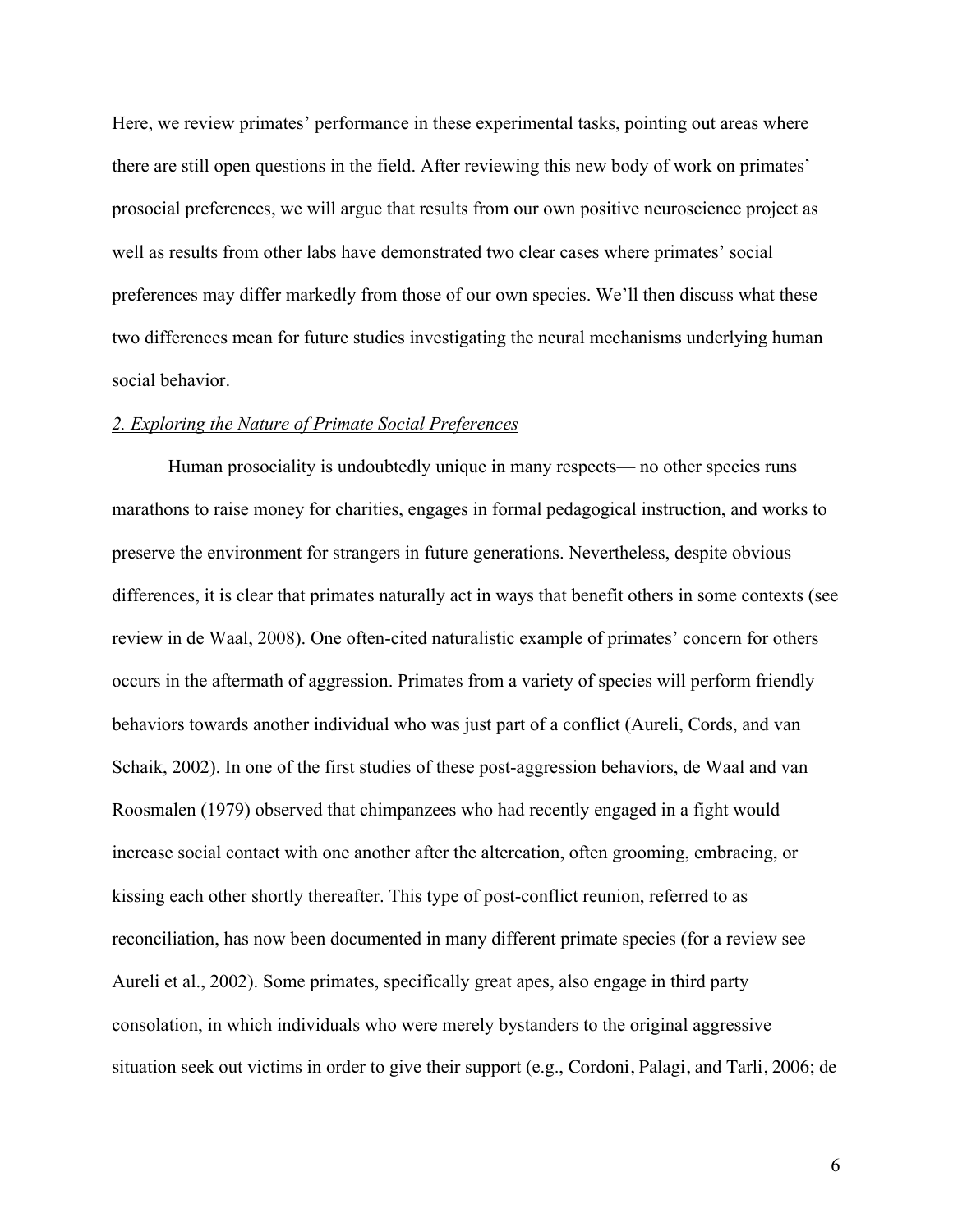Waal and Roosmalen 1979; Palagi, Cordoni, Borgognini, and Tarli, 2006). Such behaviors have been interpreted as evidence for a prosocial motivation to console victims of aggression (de Waal, 2008).

These cases of consolation suggest that primates are— at least in some cases— motivated to act in ways that make other conspecifics feel better. Unfortunately, although such naturalistic cases provide compelling hints that primates are concerned with other individuals' outcomes, it is rather tricky to compare such naturalistic behaviors with the sorts of measures used to test other-regarding preferences in humans. For this reason, primate researchers have recently begun developing experimental tests of primates' other-regarding tendencies that match tasks developed for humans (for a review of such human tasks, see Camerer, 2003). The goal of these new experimental approaches is to both advance our understanding of the cognitive factors that promote and hinder the expression of prosociality across primates and to address the question of whether such preferences in primates are similar to the other-regarding preferences observed in humans.

### *3. Do Primates Show Other-Regarding Preferences in Experimental Tasks?*

*3.1 Primate Instrumental Helping Tasks*. One experimental task developed to test primates' prosocial preferences involves setting up cases in which primate participants have the opportunity to help another recipient reach a particular goal (e.g., Barnes, Hill, Langer, Martinez, and Santos, 2008; Drayton and Santos, in preparation; Skerry, Sheskin, and Santos, 2011; Warneken and Tomasello, 2006; Warneken, Hare, Melis, Hanus, and Tomasello, 2007; Yamamoto, Humle, and Tanaka, 2012). In one classic study, Warneken and Tomasello (2006) presented chimpanzees with situations in which a human experimenter appeared to have trouble achieving a certain goal, such as trying to get an out-of-reach object. Even though the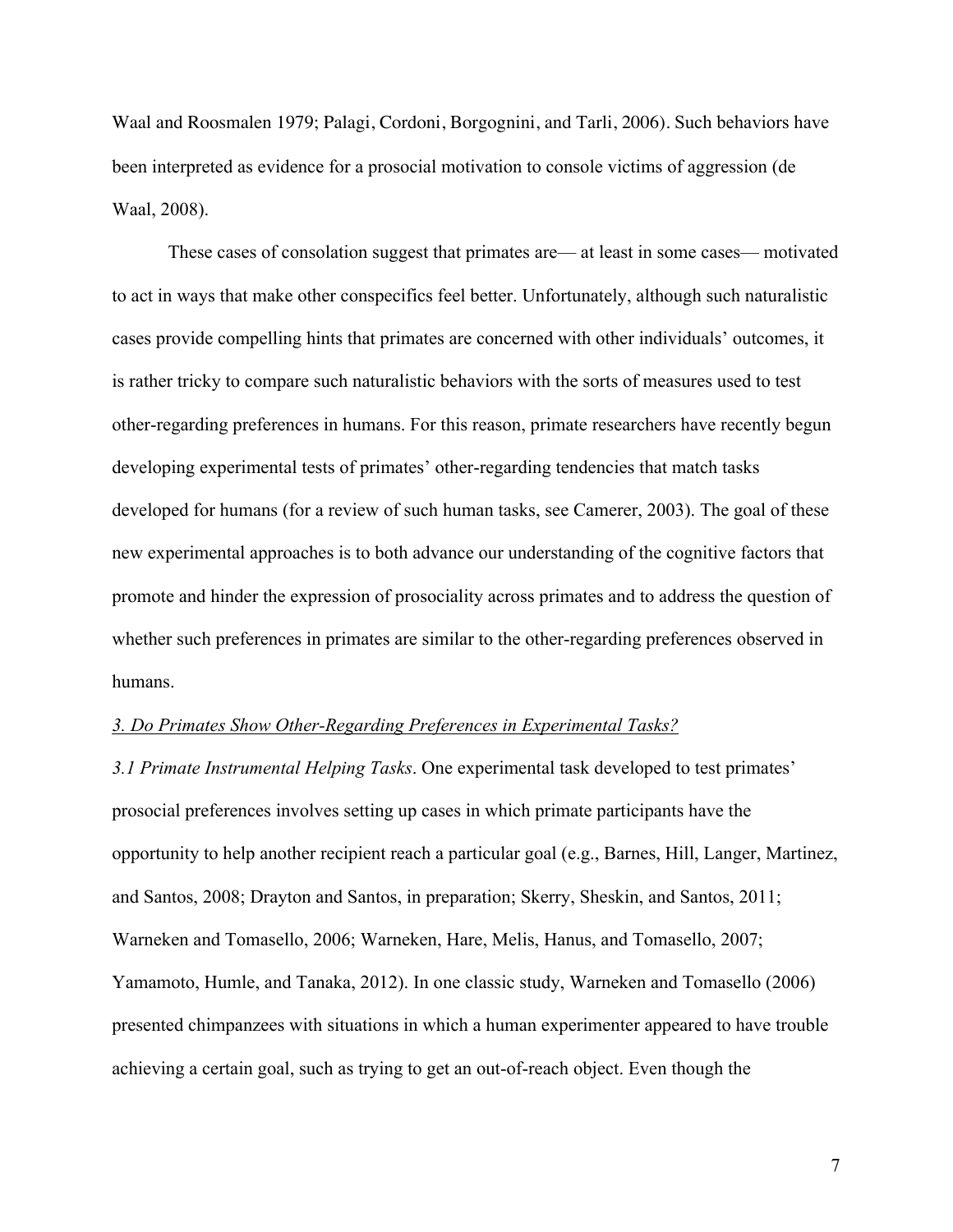chimpanzees were never rewarded for helping, they tended to help the human achieve their goal at relatively high rates. Capuchin monkeys in our own lab also show high rates of helping human experimenters on this task, at least in cases in which they are given a reward for helping (Barnes et al., 2008). Finally, chimpanzees and bonobos are willing to help a conspecific obtain out-ofreach food items by unlocking a door that leads to the desired food (Hare and Kwetuenda, 2010; Warneken et al., 2007). In these helping studies, primates often (though not always, see Skerry et al., 2011) are willing to take small costs to perform actions that help others complete their goals.

*3.2 Primate Donation Games.* In an attempt to better compare primates' other-regarding preferences with those of adult humans tested on experimental economic tasks, primate cognition researchers have also developed a set of experimental "donation" methods in which primate subjects have the option to donate food to another conspecific. In a typical study (e.g., Silk et al., 2005), the actor primate can pull one of two tools: one gives him and a recipient a desirable piece of food, whereas the other gives the actor the same desirable piece of food but a smaller piece of food (or no food) to the recipient. Note that in this set-up, the actor's own reward does not differ between the two choices, and thus a preference for one choice over the other can be interpreted as reflecting a desire for giving the partner a specific outcome. Primate actors can therefore do one of three things: they can choose to give the recipient the generous option, they can be mean and give the recipient the less valued option, or they can act totally indifferent to the other individual's rewards and just choose randomly.

The logic of this donation task is pretty straightforward, but the pattern of primates' performance on this task has been anything but. When researchers tested chimpanzees on this task, they were surprised to learn that chimpanzees didn't seem to care about other individuals'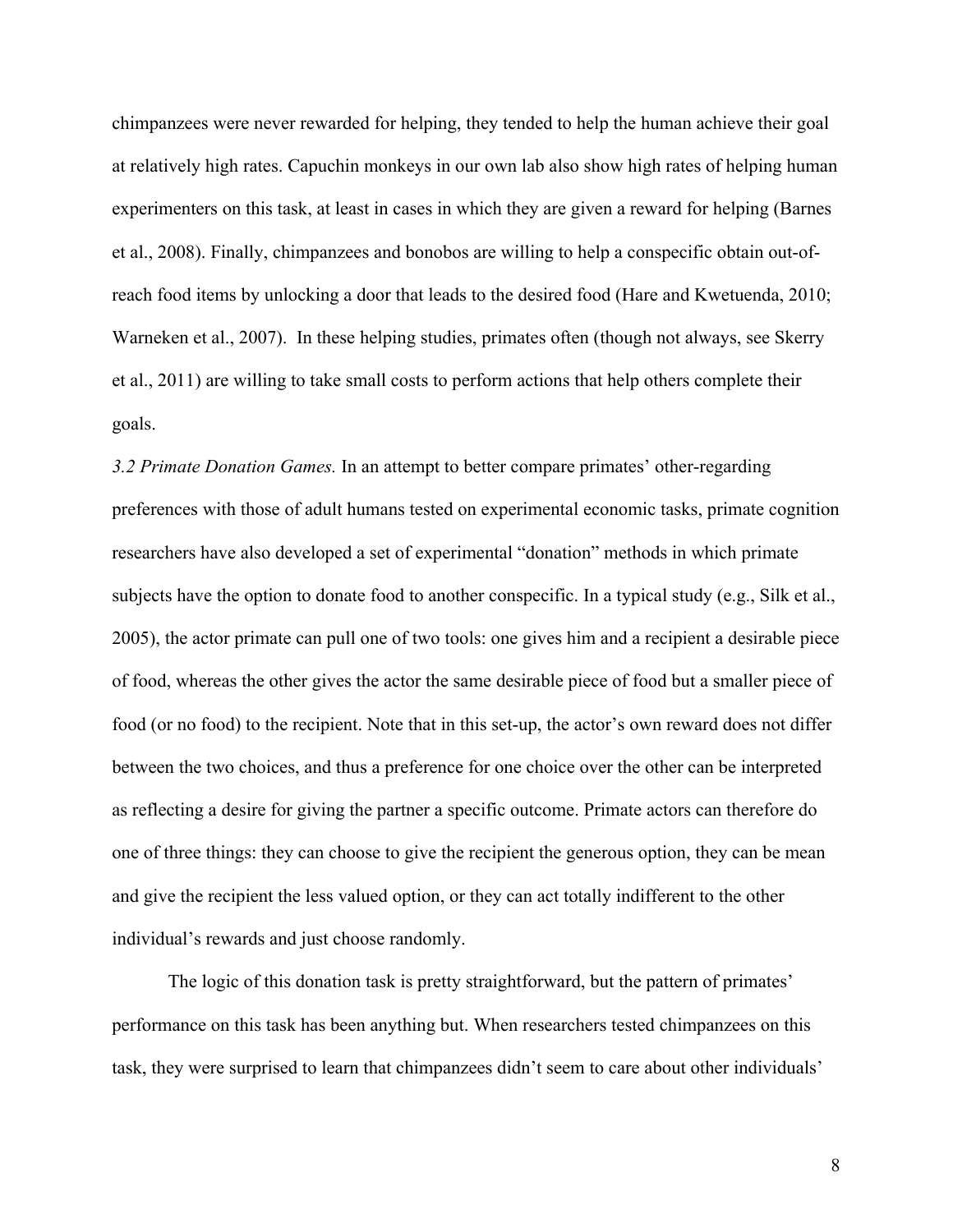payoffs (Jensen, Hare, Call, and Tomasello, 2006; Silk et al., 2005; Vonk et al., 2008); chimpanzees who have now been tested across a number of labs tend to perform at chance on this task, failing to show any preference for the recipient's payoff (although see Horner, Carter, Suchak, and de Waal (2011) for at least one study showing generous performance in chimpanzees on a similar choice task). Although this pattern of indifferent performance in chimpanzees is mirrored in some other primate species, such as cotton-top tamarin monkeys (Cronin, Schroeder, Rothwell, Silk, and Snowdon, 2009; Stevens, 2010), several other primate species show more generous performance on donation tasks (Burkhart, Fehr, Efferson, and van Schaik, 2007; de Waal, Leimgruber, Greenberg, 2008; Lakshminarayanan and Santos, 2008; Takimoto, Kuroshima, and Fujita, 2010). Capuchin monkeys— the species we work with in our own lab— have consistently performed generously on donation tasks, statistically choosing to give the best possibly reward to the recipient (de Waal et al., 2008; Lakshminarayanan and Santos, 2008; Takimoto et al., 2010). However, as our new studies as part of this positive neuroscience project have revealed, even in capuchins the actual rates of generous donations are relatively low (e.g., around 60%) and sometimes inconsistent across tasks (see Drayton and Santos (in preparation) for a case in which capuchins fail to behave generously on a donation task). Interestingly, there is also evidence that capuchins perform generously only in situations in which the recipient can see their generous actions. de Waal et al. (2008), for example, found that actor capuchins selectively chose the mean option when the recipient monkey couldn't easily see them, suggesting that capuchins care about others' payoffs only in cases where they stand to gain some reputational benefit (for similar results in human children, see Leimgruber, Shaw, Santos, and Olson, 2012). Finally, as part of our positive neuroscience project, we've observed that capuchins' generosity on donation tasks depends a lot on their own recent interactions with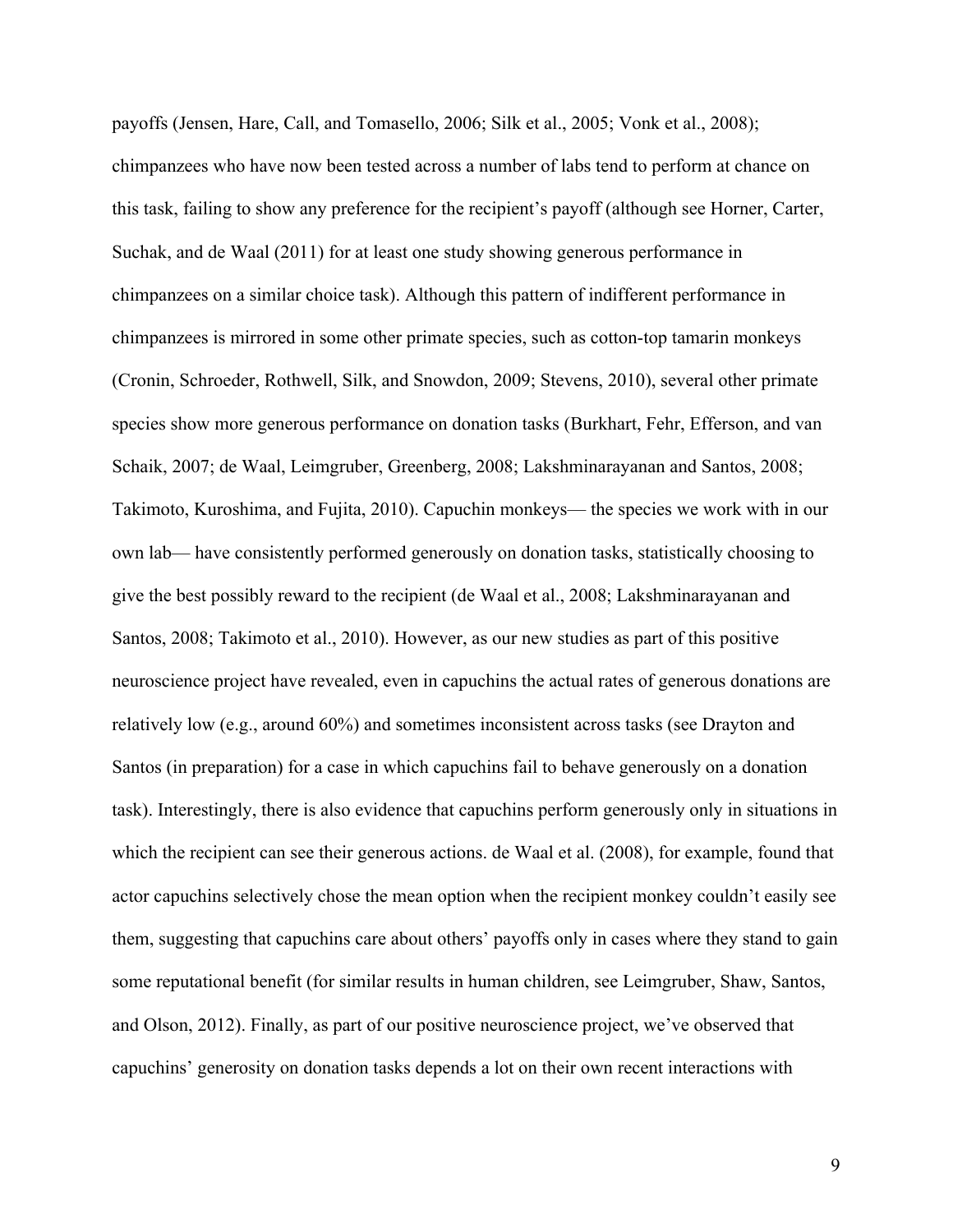others. Leimgruber et al. (under review) allowed capuchins to first play the role of the recipient on the donation game before acting as the actor in this task (Figure 1). They found that monkeys who received the bad payoff as a recipient were statistically more likely to give the same bad payoff when they played the role of an actor donating to a different monkey; in contrast, when capuchins first received a prosocial payoff, they were reliably more likely to give a generous prosocial reward to a third monkey. These results suggest that monkeys' prosocial behaviors may be more shaped by their recent interactions with other individuals than a general preference to behave prosocially.

## [INSERT FIGURE 1 ABOUT HERE]

When all these disparate primate donation tasks findings are considered together, it's somewhat difficult to know what to conclude about primate's prosocial motivations. Even when primates do show generous performance on these tasks, their performance is relatively fragile at best. From this set of findings, it seems that most primate species lack a consistent human-like motive to be generous across all donation situations, which is particularly surprising since being nice involves no cost during this set-up.

*3.3 Conclusions from Primate Experimental Economic Tasks*. The experimental studies of primates' prosocial motivations to date reveal a somewhat complicated pattern of performance in experimental donation and helping tasks. On the one hand, some primates tested in instrumental helping tasks are motivated to take small costs to help other individuals complete their goals (see also Warneken and Tomasello, 2009). On the other hand, primates show relatively inconsistent prosociality when tested in food donation tasks, with few species showing consistently prosocial patterns across all studies (see Silk and House, 2012). In this way, primates do demonstrate some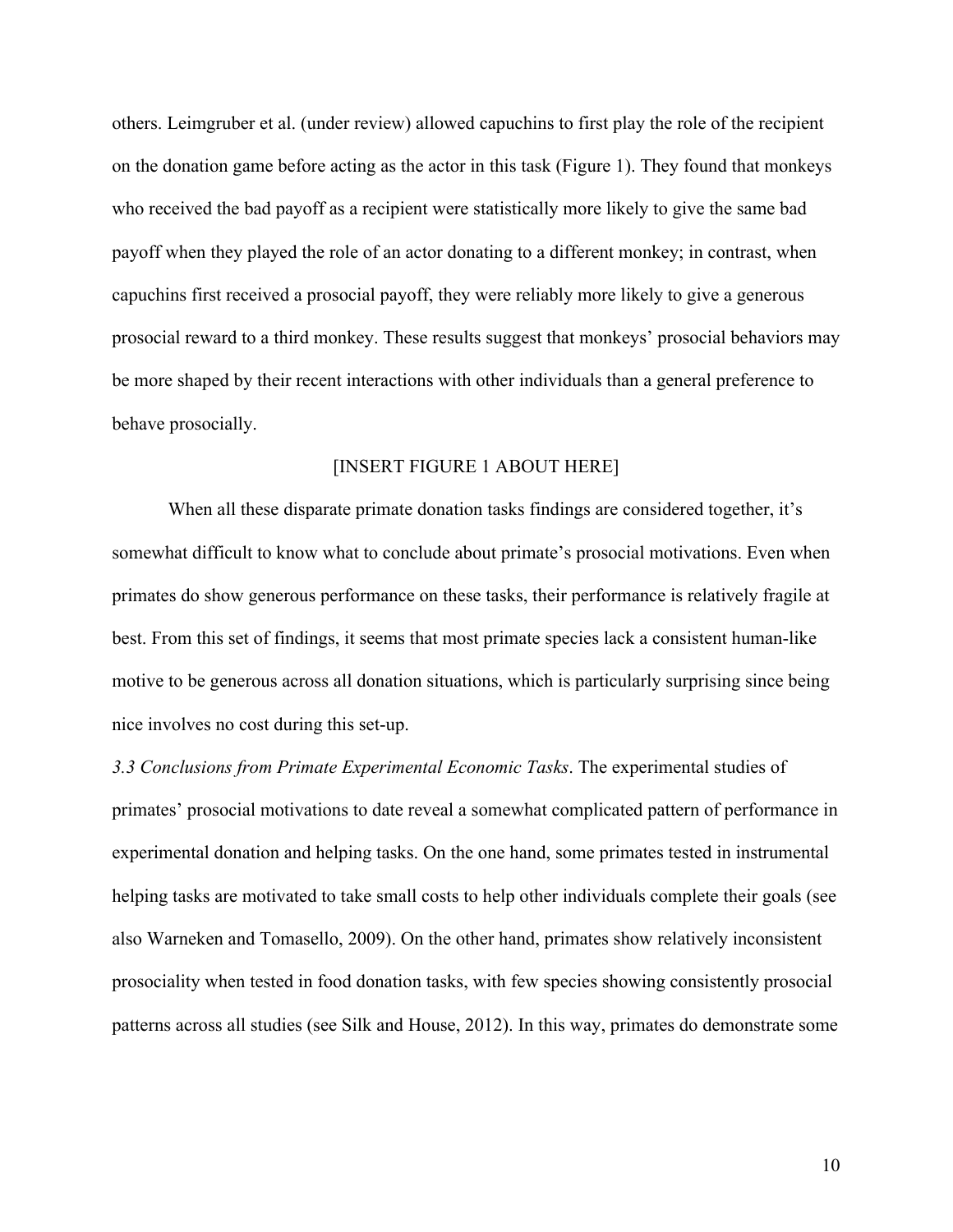prosocial behaviors but fail to exhibit the sort of consistency regularly observed in the human species (e.g., Camerer and Thaler, 1995).

### *4. Two Potentially Human Unique Social Motivations*

Primates' inconsistent performance on the experimental tasks reviewed above makes it somewhat difficult to develop strong conclusions about the extent to which primates' prosocial preferences match the ones observed in the human species. However, more recent work using related experimental tasks has begun to suggest that primates may lack two salient aspects of human prosocial preferences.

*4.1 Uniquely human third party punishment*. The first domain in which primate preferences seem to differ from those of humans involves third party situations. As both experimental and real world examples attest, human prosocial behaviors often extend beyond cases of direct actions towards a recipient. Humans regularly take costly actions on behalf of unrelated individuals we like to punish individuals who have behaved unfairly toward anonymous third parties (e.g., Fehr and Fischbacher, 2004) and to reward those who have done nice things to others we don't know (e.g., Almenberg, Dreber, Apicella, and Rand, 2010). Importantly, we are willing to prosocially reward and punish third party individuals even in cases when we ourselves were not directly affected by these individuals' behaviors. In this way, humans seem to regularly engage in costly behaviors purely on behalf of other third parties. In addition, our species seems to exhibit these prosocial tendencies in third party cases from early in life (Hamlin, Wynn, Bloom, and Mahajan, 2011), across all human cultures tested to date (Heinrich et al., 2006), and fairly automatically (Rand, Greene, and Nowak, 2012).

Despite the widespread observation of third party punishment and reward in the human species (Fehr and Fischbacher, 2004), there has been to date no experimental evidence that other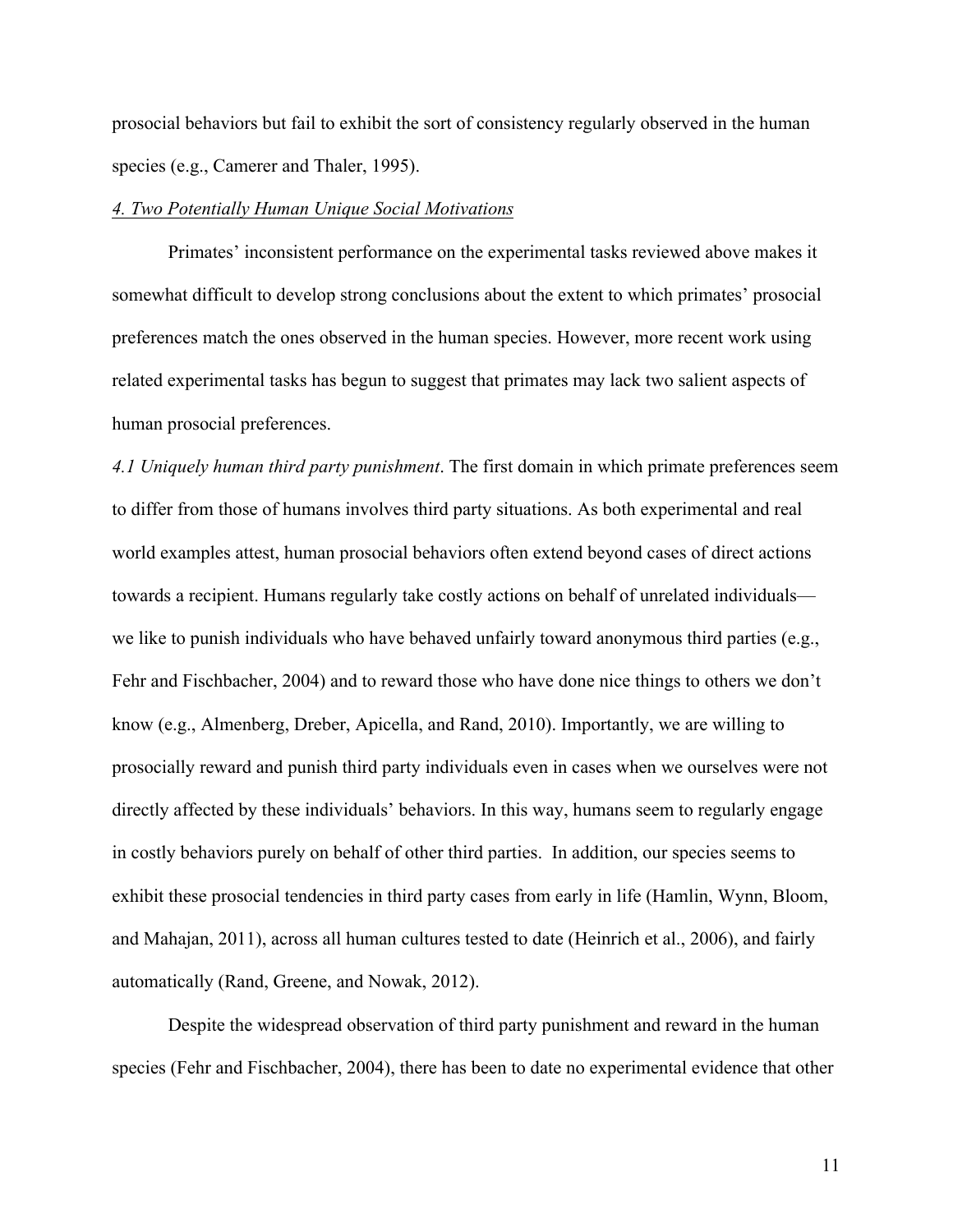primates care about what happens to other individuals in third party situations. Riedl, Jensen, Call, and Tomasello (2012) developed an elegant experimental situation in which chimpanzees could punish those who stole food from others. In their set-up, subject chimpanzees had the opportunity to pull a heavy rope to open a trapdoor that dropped food that another conspecific was eating into an inaccessible location. The researchers then varied how that conspecific "thief" had obtained the food. In one case, the conspecific obtained the food by stealing it from the subject himself; in this case, Riedl et al. found that chimpanzees opened the trapdoor at high rates, ostensibly taking a small cost to punish an individual who had stolen food from them (see Jensen, Call, and Tomasello (2007) for a similar result). In contrast, when the thief had stolen the food from a third unrelated chimpanzee, subject chimpanzees tended not to release the trapdoor. Indeed, chimpanzees' rates of releasing the trapdoor in this case of third party case were as low as a case in which there was no thief chimpanzee and no victim involved. As part of our positive neuroscience project, we have observed similar results in our own lab on a capuchin monkey test of third party punishment. Leimgruber, Sanchez, Widness, and Santos (in preparation) allowed subject capuchins to watch how a second conspecific stooge monkey behaved toward an unrelated individual in a donation set-up. In some conditions, this stooge monkey behaved prosocially toward the third monkey, whereas in others he behaved selfishly, giving the smallest possible payoff. After witnessing the stooge monkey's behavior toward the third party, subjects then had a chance to donate food to the stooge. The question of interest was whether subjects would reward generous behavior and punish selfish behavior. Like chimpanzees, capuchins showed no evidence of third party punishment— subjects did not donate differently to the stooge monkey based on his behavior toward a third party. Taken together, this work suggests that primates lack an important aspect of human prosocial preferences— in contrast to what's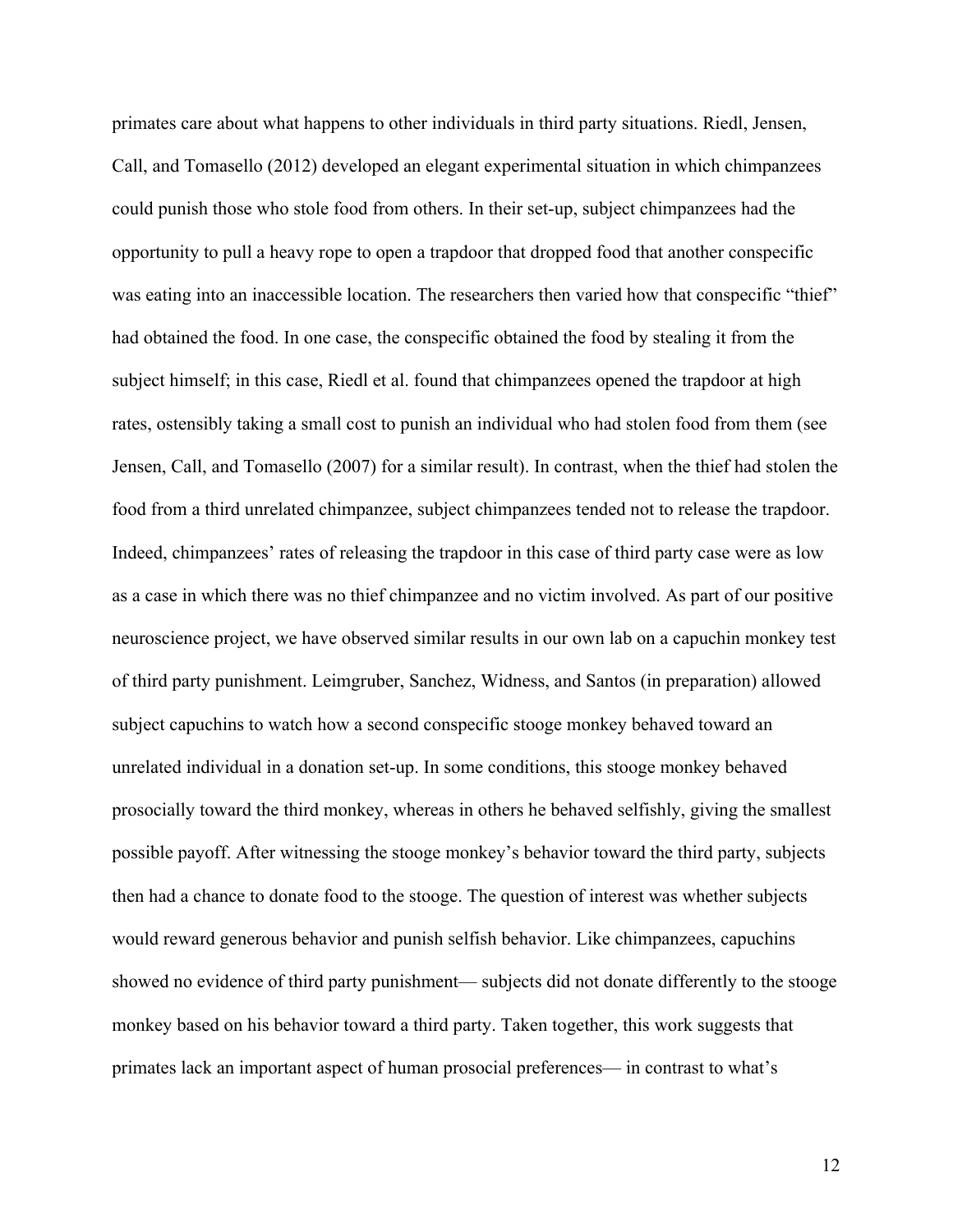observed regularly in humans, primates' prosocial tendencies may not extend to third party cases<sup>1</sup>; primates don't selectively punish or reward another conspecific except in cases in which they themselves were directly affected by that individual's behaviors.

*4.2 Uniquely human advantageous inequity aversion.* The second domain in which human prosocial preferences seem to obviously differ from those of other primates stems from situations of inequity. Much research has demonstrated that humans have a set of social preferences for avoiding cases in which rewards are distributed unevenly or unfairly across individuals. Overall, humans tend to be averse to inequity and will often take costs to ensure fair outcomes (Camerer and Thaler, 1995; Fehr and Schmidt, 1999). This aversion is perhaps unsurprising in cases of *disadvantageous inequity*, situations in which the individual in question receives less than is fair. However, people also show aversion to cases of *advantageous inequity*, situations in which they themselves benefit from having more than is fair. A number of experimental economic games have shown that people readily take costs to avoid having more than their fair share (Fehr and Schmidt, 1999). In this way, people tend to be almost as concerned that others' payoffs are fair as they are that their own payoffs are fair.

In the past few years, primate researchers have investigated whether other primates also share human-like preferences for avoiding inequity. In a famous study, Brosnan and de Waal (2003) argued that capuchins react negatively to cases of disadvantageous inequity. Brosnan and de Waal found that capuchins would stop performing a task if the reward they received (e.g., a low-valued cucumber) that was less valuable the reward given to a conspecific for performing a similar task (e.g., a high-valued grape). Although some researchers have failed to observe similar levels of inequity aversion in both capuchins (Dubreuil, Gentile, and Visalberghi, 2006; Silberberg, Crescimbene, Addessi, Anderson, and Visalberghi, 2009; Sheskin, Ashayeri, Skerry,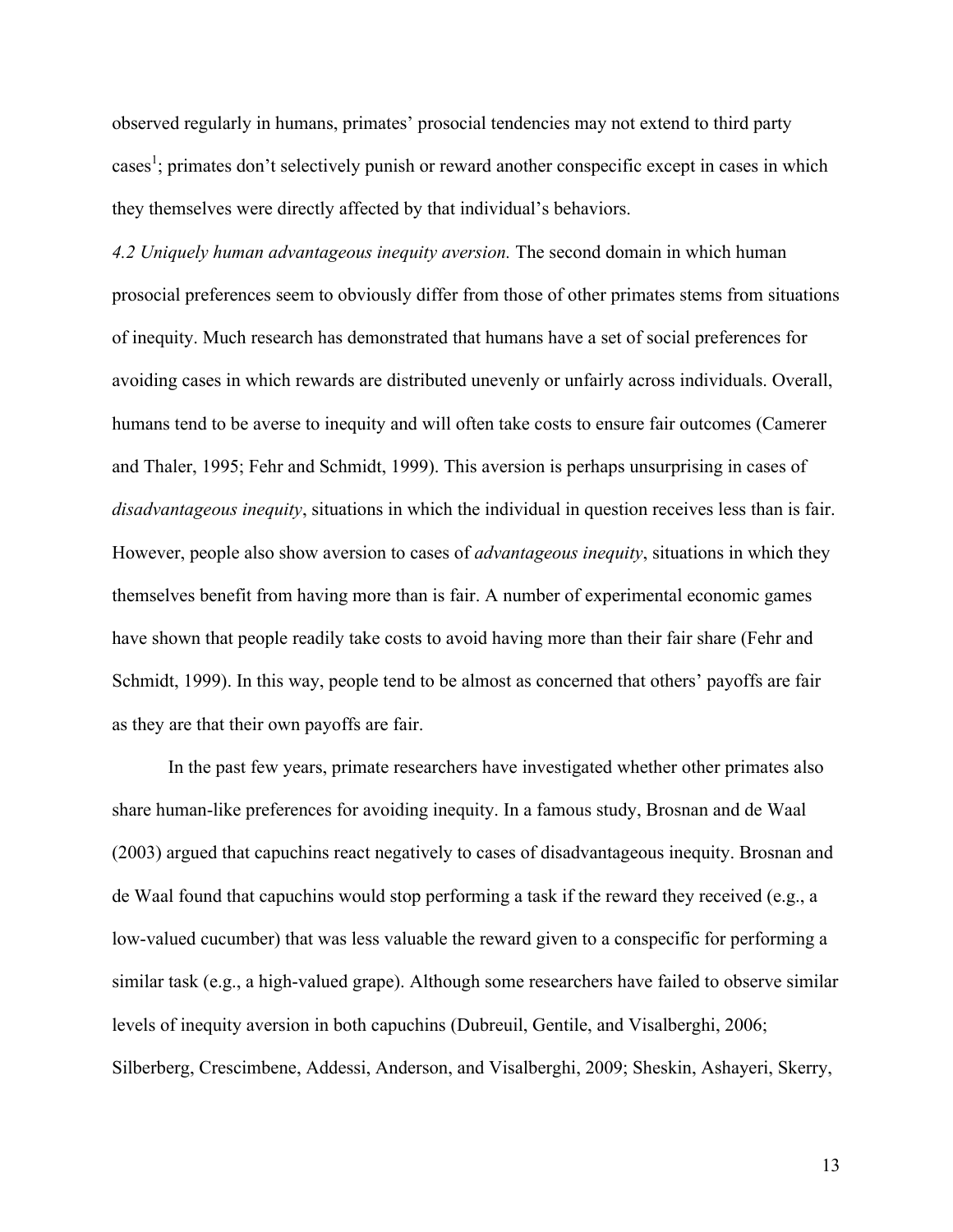and Santos, under review) and other primates (Bräuer, Call, and Tomasello, 2006; but see Brosnan, Schiff, and de Waal, 2005), many have argued that primates do share human-like responses to cases of disadvantageous inequity (e.g., Brosnan, 2006). However, no research to date has shown that primates react negatively to cases of advantageous inequity, cases in which the subject gets unfairly more rewards than another individual. Indeed, Brosnan (2006) anecdotally noted that the stooge monkeys who received the high valued rewards in her original Brosnan and de Waal (2003) rarely rejected the higher valued reward when the subject monkeys received less. In fact, they sometimes preferred this advantageously inequitable situation:

"in several situations in which the subject rejected the cucumber slice, the partner would finish their grape and then reach through the mesh to take the subject's cucumber and eat it as well! Apparently to monkeys, cucumbers taste better if you have already had a grape." (Brosnan, 2006, p. 176)

To more directly test whether monkeys possess an aversion to advantageous inequity, we developed a test in which capuchin monkeys could choose between experimenters who had previously behaved either fairly or advantageously unfairly. Sheskin and colleagues (under review) first introduced capuchins to experimenters who provided either a fair payoff (one that was equal in value to that of a conspecific partner) or an advantageously unfair payoff (one that was better than the partner's). After being introduced to the behavior of these fair and unfair experimenters, subjects had the chance to obtain a high-valued reward from either the experimenter who had previously behaved fairly or the one who had previously behaved unfairly. Sheskin et al. found that monkeys performed at chance, failing to express a preference for the experimenter who behaved fairly over one who behaved advantageously unfairly<sup>2</sup>; monkeys basically ignored how the experimenter treated another conspecific so long as they themselves received a high-valued reward. In this way, monkeys' behavior seems to differ robustly from that of humans; humans are actively willing to take costs to avoid situations of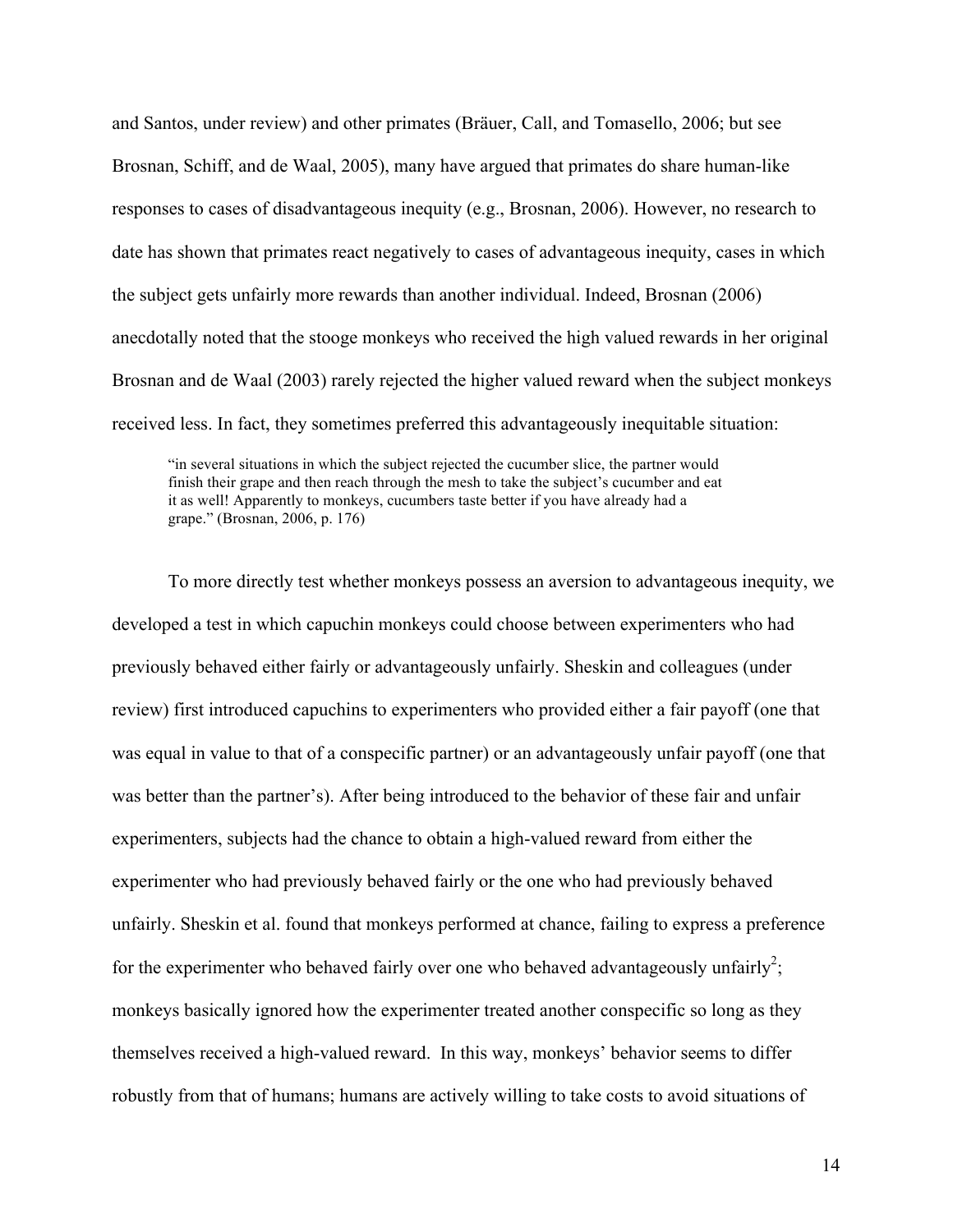advantageous inequity (e.g., Fehr and Schmidt, 1999), whereas monkeys seem indifferent to advantageous inequity situations even at no cost (Sheskin et al., under review).

### *Conclusions*

Although other primates do behave prosocially in experimental tasks some of the time, overall primate prosociality seems to differ from that of humans in a few respects. First, primate prosocial preferences in experimental tasks seem relatively fragile and subject to far more contextual factors than those of humans. Second, other primates appear to critically lack two of the prosocial preferences observed widely in the human species— primates show no aversion to cases to advantageous inequity and are unwilling to take costs to punish others in third party situations.

Taken together, the primate studies we've conducted and reviewed here suggest both important similarities and differences between human and non-human social preferences, ones that have valuable implications for neuroscientists interested in the neural basis of social preferences. On the one hand, these studies hint that primate reward systems may, like those of humans, be wired to respond to events that help others— at least under some circumstances. Future work using macaque neurophysiological techniques could potentially test these claims directly by employing the sorts of donation tasks reviewed above (for an example, see Chang, Gariepy, and Platt, 2013). On the other hand, the findings reviewed here suggest that reward processing in primate brains is likely to differ from humans in two critical respects. First, in contrast to humans (de Quervain et al., 2004), primates are unlikely to recruit neural areas associated with rewards when paying costs to punish others. Second, we predict that primates' reward regions will fail to respond less when primates receive unfairly high payoffs (e.g.,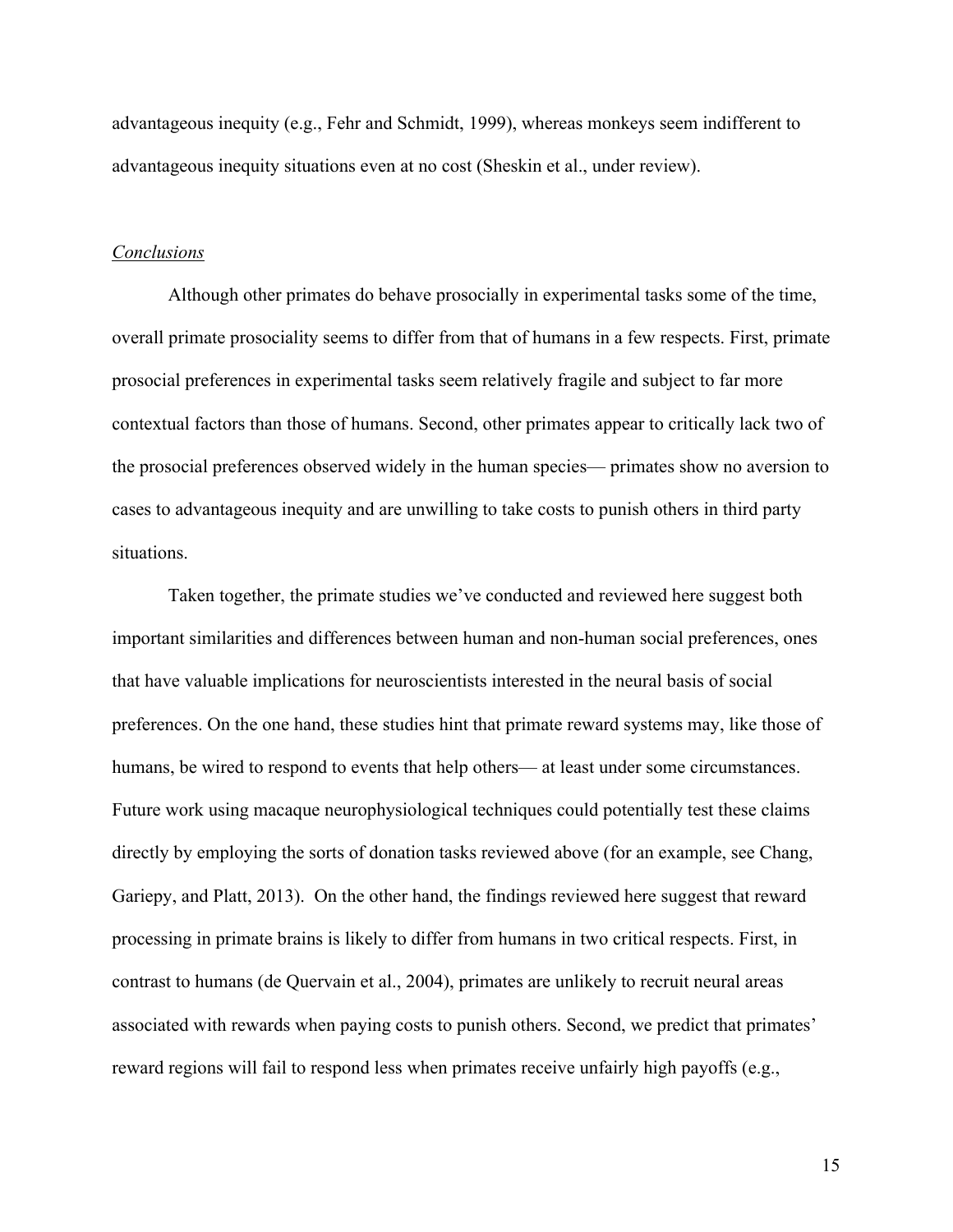Tabibnia et al., 2008; Zaki and Mitchell, 2011). In these two cases, we expect to find divergence in primate and human response patterns, with primate reward regions more tuned to selfish rather than prosocial rewards. Through experiments like these, neuroscientists could explore how differences in brain activity across species could potentially explain variation in the prosocial preferences observed across species.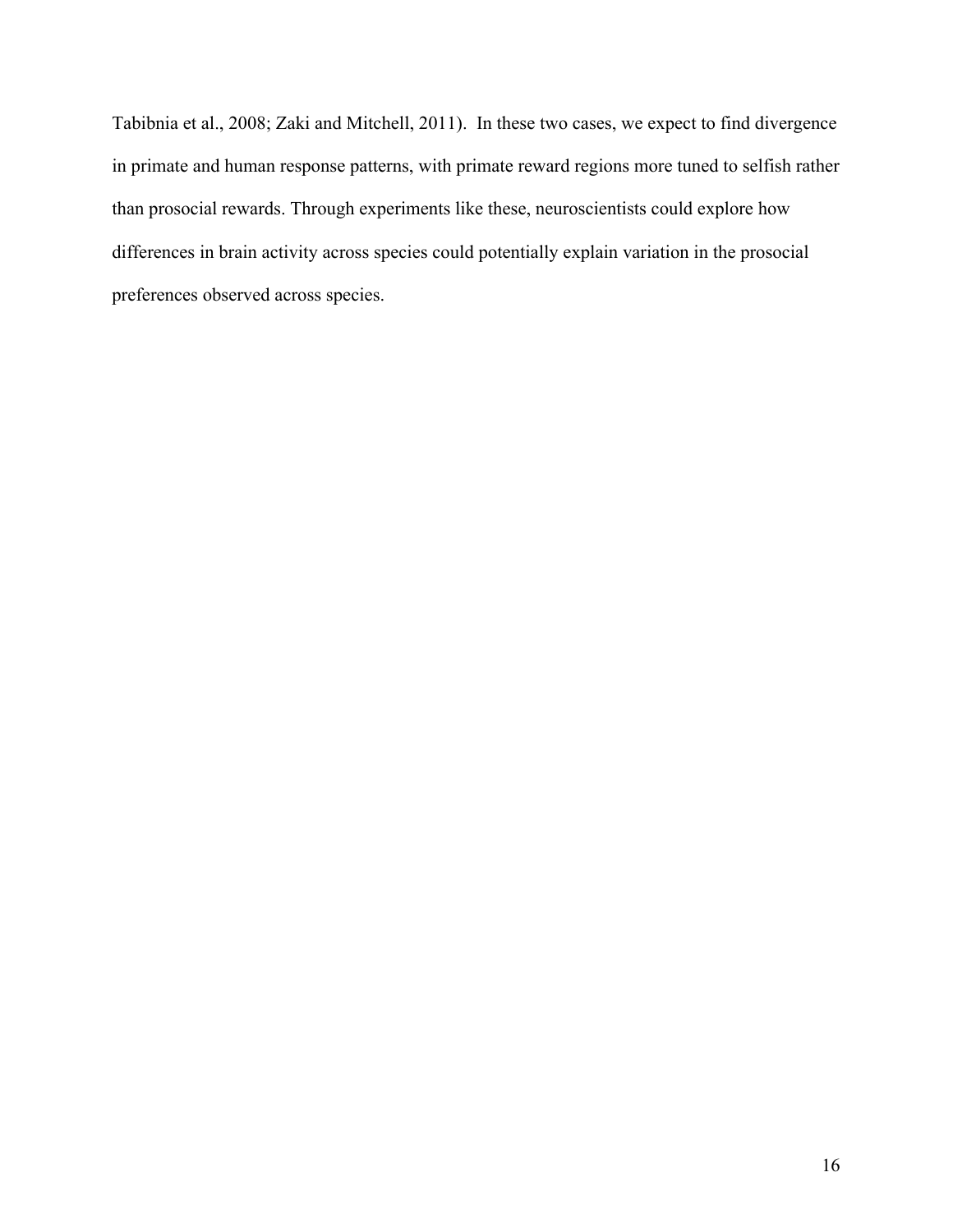# Endnotes

 $<sup>1</sup>$  Note that some primatologists have argued that naturalistic cases of third party policing</sup> (situations in which a dominant individual will intervene in a fight involving two unrelated individuals) may reflect cases of third party punishment. However, many researchers have argued that these cases of naturalistic policing do not qualify as true examples of third party punishment (see discussion in Riedl et al., 2012).

<sup>2</sup> Monkeys in the Sheskin et al. (under review) study also failed to show a preference for a fair experimenter over one who behaved disadvantageously unfairly, again suggesting that primates' preference for equity may be fragile even in cases of disadvantageous inequity (see also Silk and House, 2012).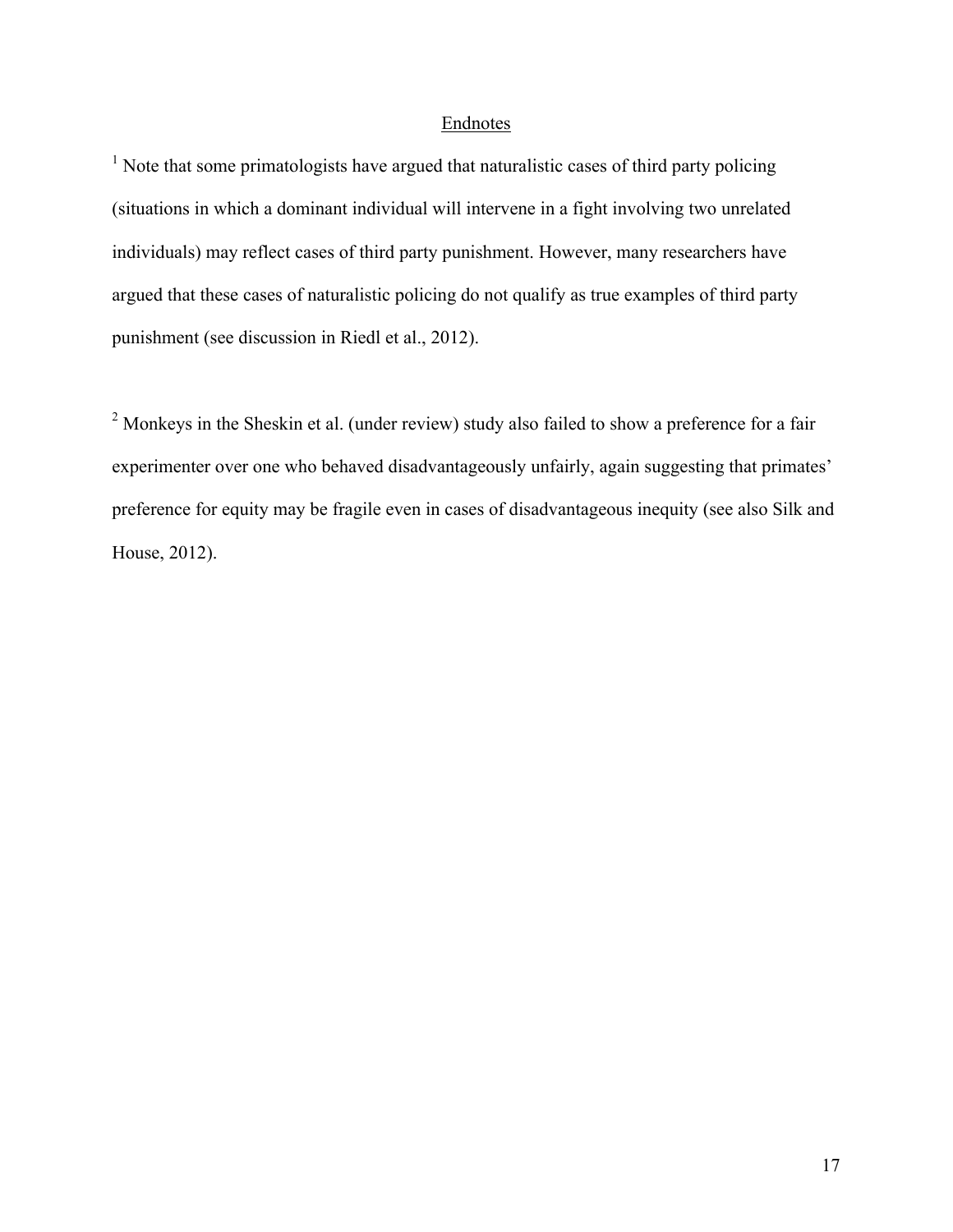### References

- Almenberg, J., Dreber, A., Apicella, C.L., & Rand, D.G. (2011). Third party reward and punishment: Group size, efficiency and public goods. In N.M. Palmetti & J.P. Russo (Eds.), *Psychology of punishment* (pp. 73-92). New York, NY: Nova Science Publishers.
- Andreoni, J. (1990). Impure altruism and donations to public goods: A theory of warm-glow giving. *Economic Journal, 100*, 464-477.
- Aureli, F., Cords, M., & van Schaik, C.P. (2002). Conflict resolution following aggression in gregarious animals: a predictive framework. *Animal Behaviour, 64*, 325–343.
- Barnes, J.L., Hill, T., Langer, M., Martinez, M., & Santos, L.R. (2008). Helping behavior and regard for others in capuchin monkeys (*Cebus apella*). *Biology Letters, 4*, 638-640.
- Bräuer, J., Call, J., & Tomasello, M. (2006). Are apes really inequity averse? *Proceedings of the Royal Society of London, Series B, 273*, 3123-3128.
- Brosnan, S.F. (2006). Nonhuman species' reactions to inequity and their implications for fairness. *Social Justice Research*, *19*, 153-185.
- Brosnan, S.F., & de Waal, F.B.M. (2003). Monkeys reject unequal pay. *Nature, 425*, 297-299.
- Brosnan, S.F., Schiff, H.C. & de Waal, F.B.M. (2005). Tolerance for inequity may increase with social closeness in chimpanzees. *Proceedings of the Royal Society of London, Series B, 272*, 253-258.
- Burkart, J.M., Fehr, E., Efferson, C., & van Schaik, C.P. (2007). Other-regarding preferences in a non-human primate: common marmosets provision food altruistically. *Proceedings of the National Academy of Sciences, USA, 104*,19762-19766.

Camerer, C. (2003). *Behavioral game theory*. Princeton, NJ: Princeton University Press.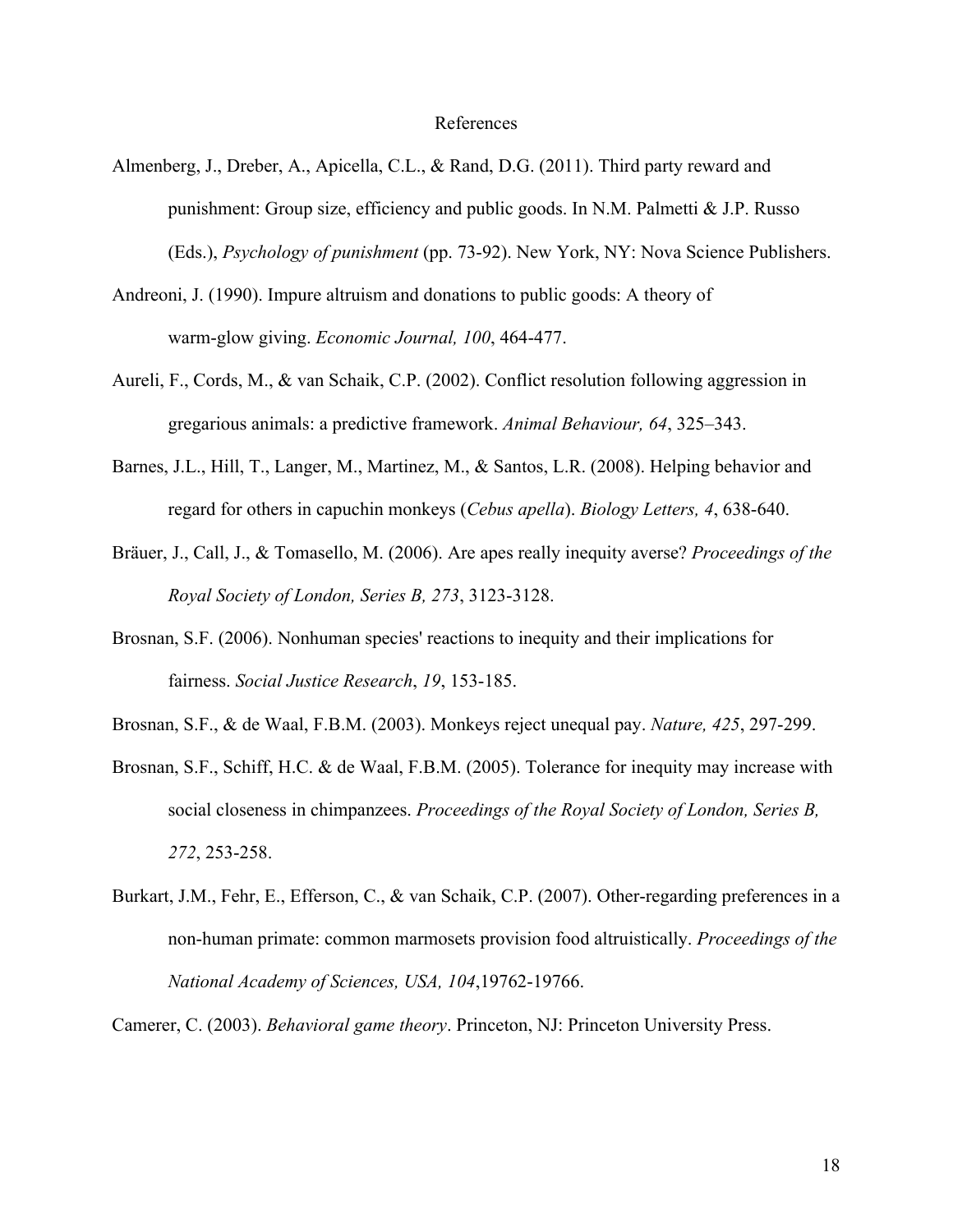- Camerer, C.F., & Thaler, R.H. (1995). Anomalies: Dictators, ultimatums, and manners. *Journal of Economic Perspectives, 9*, 209-219.
- Chang, S.W., Gariepy, J., Platt, M.L. (2013). Neuronal reference frames for social decisions in primate frontal cortex. *Nature Neuroscience, 16*, 243-252.
- Chang, S.W., Winecoff, A.A. & Platt, M.L. (2011). Vicarious reinforcement in rhesus macaques (*Macaca mulatta*). *Frontiers in Neuroscience, 5*, 27.
- Cordoni, G., Palagi, E., & Tarli, S. (2006). Reconciliation and consolation in captive western gorillas. *International Journal of Primatology, 27*, 1365–1382.
- Cronin, K.A., Schroeder, K.K., Rothwell, E.S., Silk, J.B., & Snowdon, C.T. (2009). Cooperatively breeding cottontop tamarins (*Saguinus oedipus*) do not donate rewards to their long-term mates. *Journal of Comparative Psychology, 123*, 231-241.
- de Quervain, D.F., Fischbacher, U., Treyer, V., Schellhammer, M., Schnyder, U., Buck, A. & Fehr, E. (2004). The neural basis of altruistic punishment. *Science, 305*, 1254-1258.
- de Waal, F.B.M. (2008). Putting the altruism back in altruism: the evolution of empathy. *Annual Review of Psychology, 59*, 279-300.
- de Waal, F.B.M, Leimgruber, K., & Greenberg, A.R. (2008). Giving is self-rewarding for monkeys. *Proceedings of the National Academy of Sciences, USA , 105*, 13685-13689.
- de Waal, F.B.M., & van Roosmalen, A. (1979). Reconciliation and consolation among chimpanzees. *Behavioral Ecology and Sociobiology, 5*, 55–66.
- Drayton, L.A., & Santos L.R. (in preparation). Capuchin monkeys (*Cebus apella*) use goal information when deciding how to help a recipient.
- Drayton, L.A., & Santos, L.R. (in preparation). Understanding intraspecies variation in primate prosocial behavior: Capuchins (*Cebus apella*) fail to show prosocial behavior on a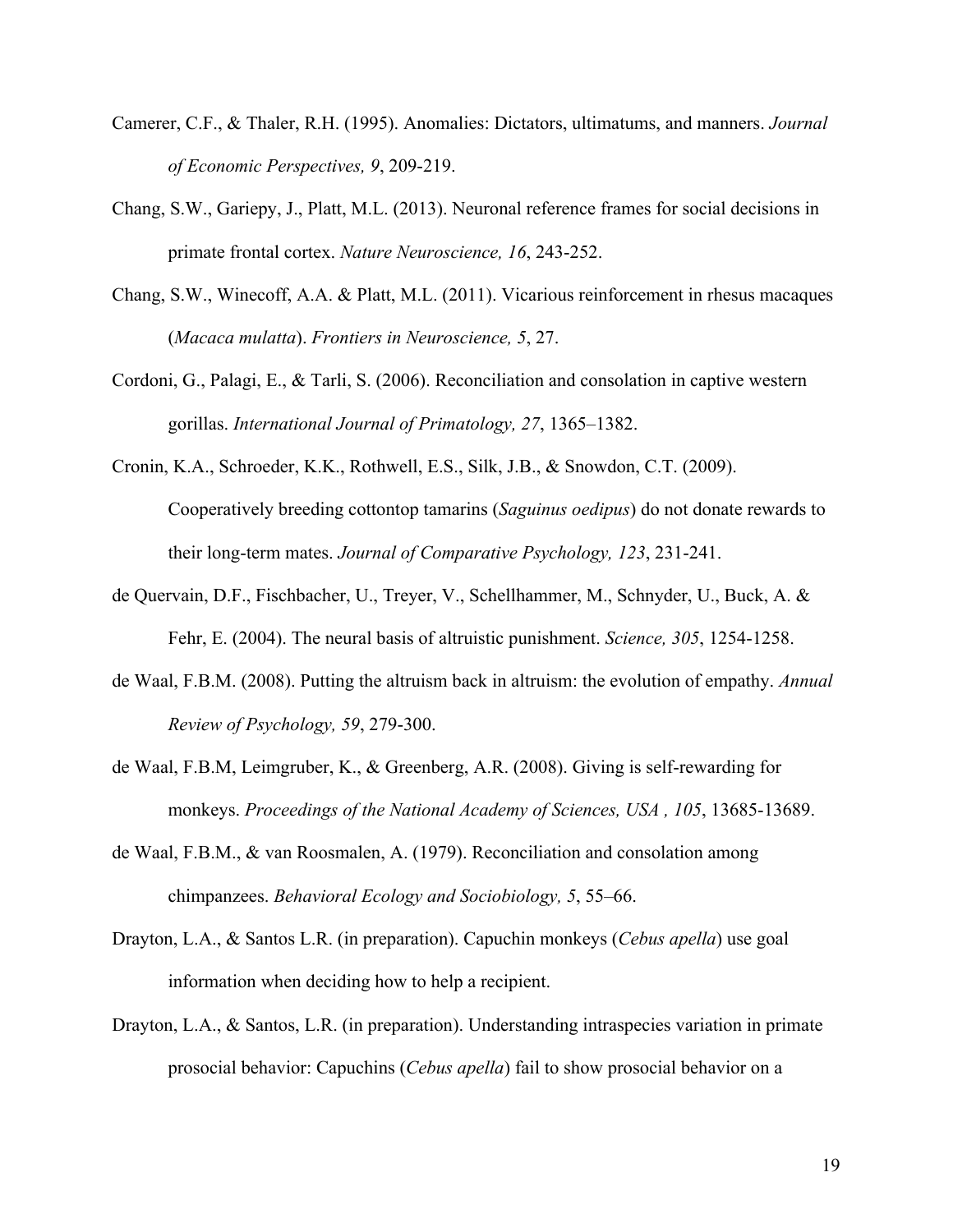touchscreen task.

- Dubreuil, D., Gentile, M. S., & Visalberghi, E. (2006). Are capuchin monkeys (*Cebus apella*) inequity averse? *Proceedings of the Royal Society of London, Series B, 273*, 1223-1228.
- Dunn, E.W., Aknin, L.B., & Norton, M.I. (2008). Spending money on others promotes happiness. *Science, 319*, 1687-1688.
- Fehr, E., & Camerer, C.F. (2007). Social neuroeconomics: the neural circuitry of social preferences. *Trends in Cognitive Sciences, 11*, 419-427.
- Fehr, E., & Fischbacher, U. (2004). Third-party punishment and social norms. *Evolution and Human Behavior, 25*, 63–87.
- Fehr, E., & Schmidt, K.M. (1999). A theory of fairness, competition, and cooperation. *Quarterly Journal of Economics, 114*, 817–868.
- Hamlin, J.K., Wynn K., Bloom, P., & Mahajan, N. (2011). How infants and toddlers react to antisocial others. *Proceedings of the National Academy of Sciences, USA, 108*, 19931- 19936.
- Harbaugh, W., Mayr, U. & Burghart, D. (2007). Neural responses to taxation and voluntary giving reveal motives for charitable donations. *Science, 316,* 1622-1625.
- Hare, B., & Kwetuenda, S. (2010). Bonobos voluntarily share their own food with others. *Current Biology, 20,* R230-R231.
- Henrich, J., McElreath, R., Barr, A., Ensminger, J., Barrett, C., Bolyanatz, A., . . . Ziker, J. (2006). Costly punishment across human societies. *Science, 312*, 1767–1770.
- Horner, V., Carter, J.D., Suchak, M., & de Waal, F.B.M. (2011). Spontaneous prosocial choice by chimpanzees. *Proceedings of the National Academy of Sciences, USA, 108*, 13847- 13851.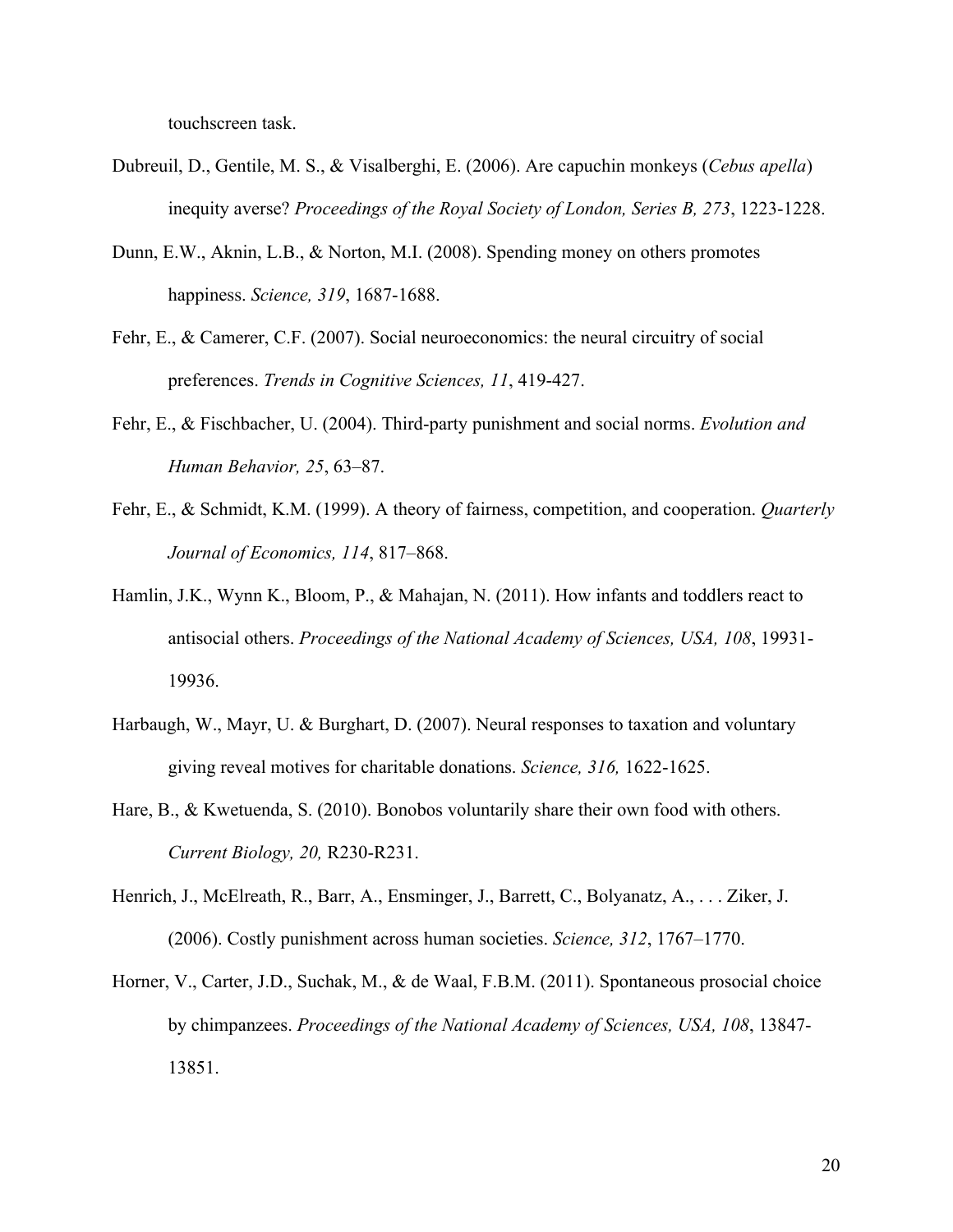- Jensen, K., Call, J., & Tomasello, M. (2007). Chimpanzees are vengeful but not spiteful. *Proceedings of the National Academy of Sciences, USA, 104*, 13046–13050.
- Jensen, K., Hare, B., Call, J., & Tomasello, M. (2006). What's in it for me? Self-regard precludes altruism and spite in chimpanzees. *Proceedings of the Royal Society of London, Series B, 273,* 2013-1021.
- Knutson, B., Adams, C.S., Fong, G.W. & Hommer, D. (2001). Anticipation of monetary reward selectively recruits nucleus accumbens. *Journal of Neuroscience, 21,* RC159.
- Lakshminarayanan, V.R., & Santos, L.R. (2008). Capuchin monkeys are sensitive to others' welfare. *Current Biology, 18,* R999-1000.
- Leimgruber, K.L., Sanchez, C., Widness, J., & Santos, L.R. (in preparation). Turning a blind eye: Capuchin monkeys (*Cebus apella*) do not engage in third-party reciprocity.
- Leimgruber, K.L., Shaw, A., Santos, L.R., Olson, K.R. (2012). Young children are more generous when others are aware of their actions. *PLoS One, 7*, e48292.
- Leimgruber, K.L., Ward, A.F., Widness, J., Norton, M.I., Olson, K.R., Gray, K., & Santos, L.R. (under review). Does paying it forward require gratitude? Exploring the cognitive and emotional underpinnings of upstream reciprocity.
- Lyubomirsky, S., King, L.A., & Diener, E. (2005). The benefits of frequent positive affect. *Psychological Bulletin, 131*, 803-855.
- Moll. J., Krueger, F., Zahn, R., Pardini, M., de Oliveira-Souza, R., & Grafman, J. (2006). Human fronto–mesolimbic networks guide decisions about charitable donation. *Proceedings of the National Academy of Sciences, USA, 103*, 15623-15628.
- O'Doherty, J., Deichmann, R., Critchley, H.D., & Dolan, R.J. (2002). Neural responses during anticipation of a primary taste reward. *Neuron, 33*, 815-826.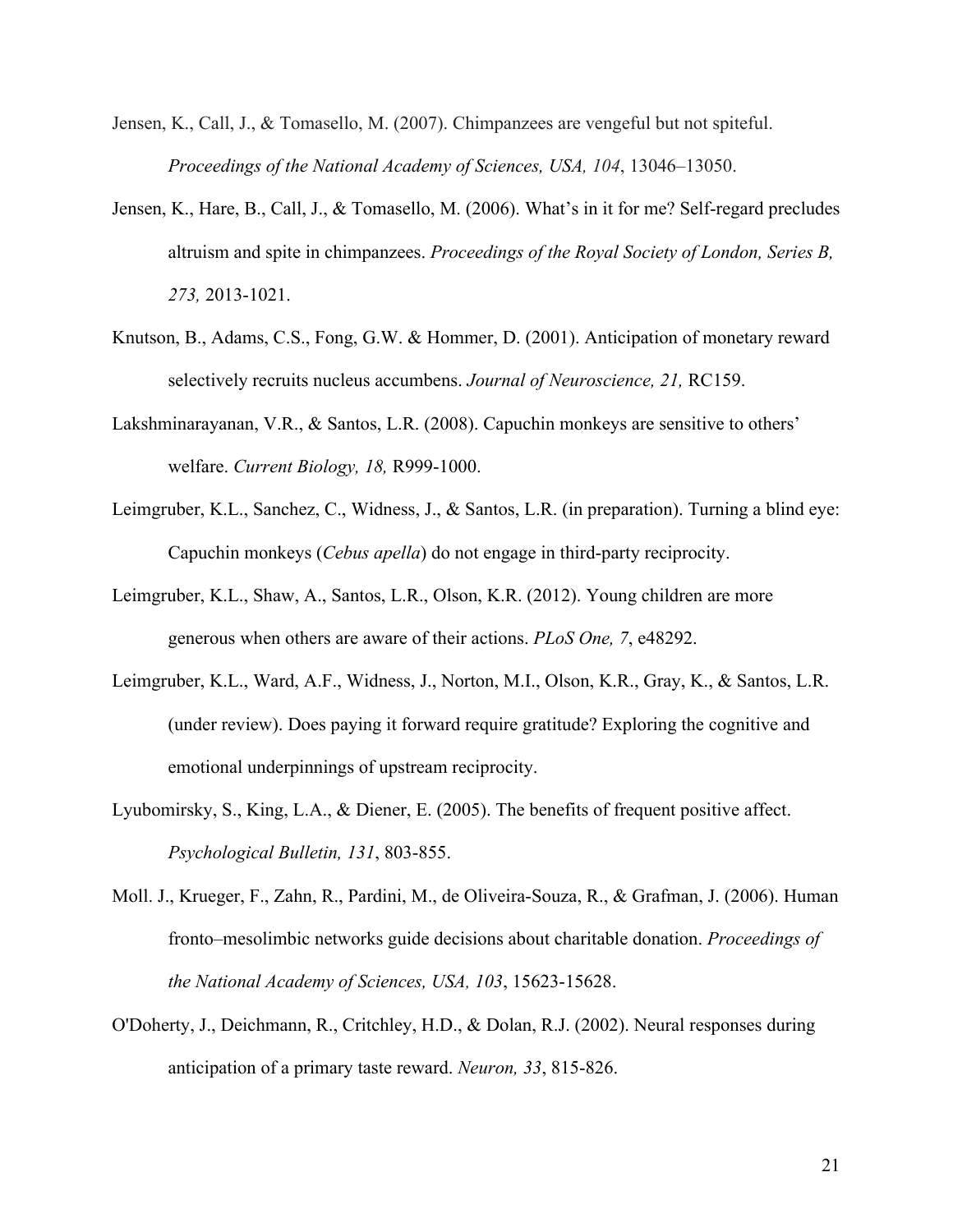- O'Doherty, J., Kringelbach, M. L., Rolls, E. T., Hornak, J., & Andrews, C. (2001). Abstract reward and punishment representations in the human orbitofrontal cortex. *Nature Neuroscience, 4,* 95-102.
- Palagi, E., Cordoni, G., Borgognini Tarli, S. (2006). Possible roles of consolation in captive chimpanzees (*Pan troglodytes*). *American Journal of Physical Anthropology, 129*, 105- 111.
- Rand, D.G., Greene, J.D., & Nowak, M.A. (2012). Spontaneous giving and calculated greed. *Nature, 489*, 427–430.
- Riedl, K., Jensen, K., Call, J., & Tomasello, M. (2012). No third-party punishment in chimpanzees. *Proceedings of the National Academy of Sciences, USA, 109*, 14824-14829.
- Seligman, M. (2002) *Authentic happiness*: *Using the new positive psychology.* New York, NY: Free Press.
- Sheskin, M., Ashayeri, K., Skerry, A., & Santos, L. (under review). Capuchin monkeys (*Cebus apella*) fail to show inequality aversion in a no-cost situation.
- Silberberg, A., Crescimbene, L., Addessi, E., Anderson, J. R., & Visalberghi, E. (2009). Does inequity aversion depend on a frustration effect? A test with capuchin monkeys (*Cebus apella*). *Animal Cognition*, *12*, 505-509.
- Silk, J.B., Brosnan, S.F., Vonk J., Henrich, J., Povinelli, D.J., Richardson, A.S., . . . Schapiro, S.J. (2005). Chimpanzees are indifferent to the welfare of unrelated group members. *Nature, 437*, 1357-1359.
- Silk, J.B., & House, B.R. (2012). The phylogeny and ontogeny of prosocial behavior. *The Oxford handbook of comparative evolutionary psychology*. New York, NY: Oxford University Press.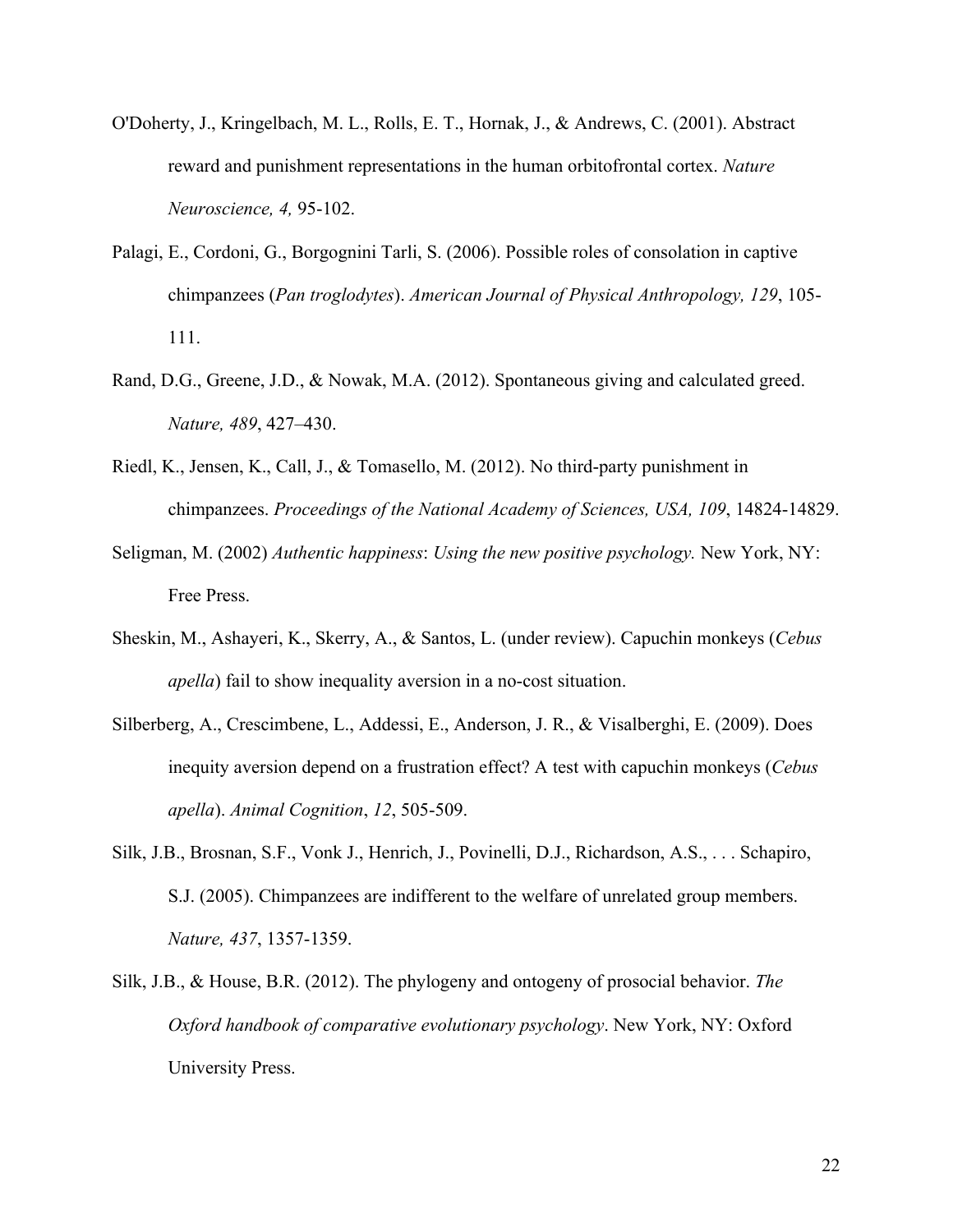- Singer, T., & Fehr, E. (2005). The neuroeconomics of mind reading and empathy. *American Economic Review, 95*, 340-345.
- Skerry, A.E, Sheskin, M., & Santos, L.R. (2011). Capuchin monkeys are not prosocial in an instrumental helping task. *Animal Cognition 14*, 647-654.
- Stevens, J.R. (2010). Donor payoffs and other regarding preferences in cotton-top tamarins (*Saguinus oedipus*). *Animal Cognition, 13*, 663-670.
- Tabibnia, G., Satpute, A.B., & Lieberman, M.D. (2008). The sunny side of fairness: Preference for fairness activates reward circuitry (and disregarding unfairness activates self-control circuitry). *Psychological Science, 19*, 339-347.
- Takimoto, A., Kuroshima, H., & Fujta, K. (2010). Capuchin monkeys (*Cebus apella*) are sensitive to others' reward: an experimental analysis of food-choice for conspecifics. *Animal Cognition, 13*, 249-261.
- Thoits, P.A. & Hewitt, L.N. (2001). Volunteering work and well-being. *Journal of Health Social Behavior, 42,* 115-131.
- Vonk, J., Brosnan, S.F., Silk, J.B., Henrich, J., Richardson, A.S., Lambeth, S.P., . . . Povinelli, D.J. (2008). Chimpanzees do not take advantage of very low cost opportunities to deliver food to unrelated group members. *Animal Behaviour, 75*, 1757-1770.
- Warneken, F., Hare, B., Melis, A.P., Hanus, D., & Tomasello, M. (2007). Spontaneous altruism by chimpanzees and young children. *PLoS Biology, 5*, e184.
- Warneken, F., & Tomasello, M. (2006). Altruistic helping in human infants and young chimpanzees. *Science, 311*, 1301-1303.
- Warneken, F. & Tomasello, M. (2009). Varieties of altruism in children and chimpanzees. *Trends in Cognitive Sciences, 13*, 397-402.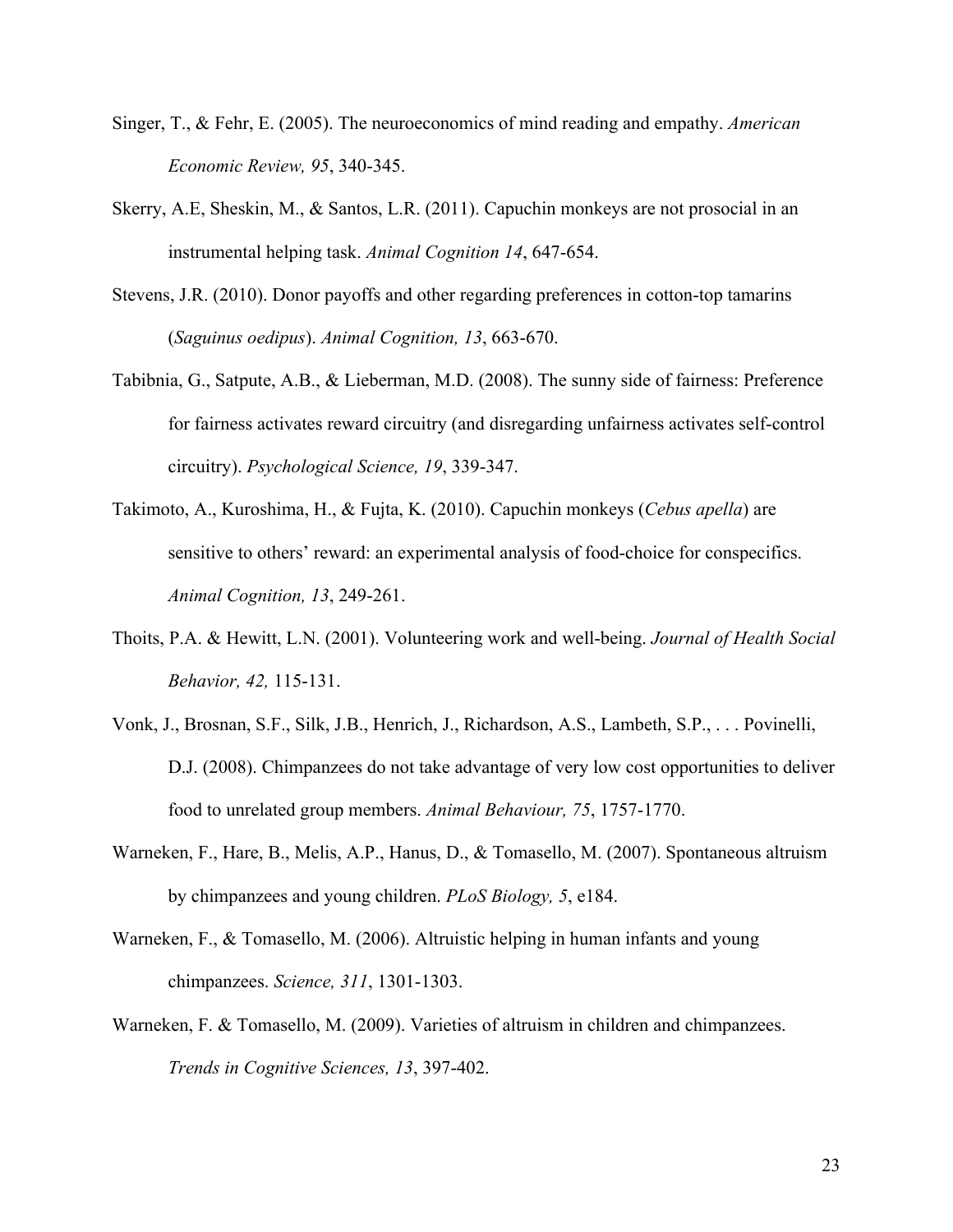- Yamamoto, S., Humle, T., & Tanaka, M. (2012). Chimpanzees' flexible targeted helping based on an understanding of conspecifics' goals. *Proceedings of the National Academy of Sciences, USA, 108*, 3588-3592.
- Zaki, J., & Mitchell, J. P. (2011). Equitable decision making is associated with neural markers of intrinsic value. *Proceedings of the National Academy of Sciences, USA, 108*, 19761– 19766.